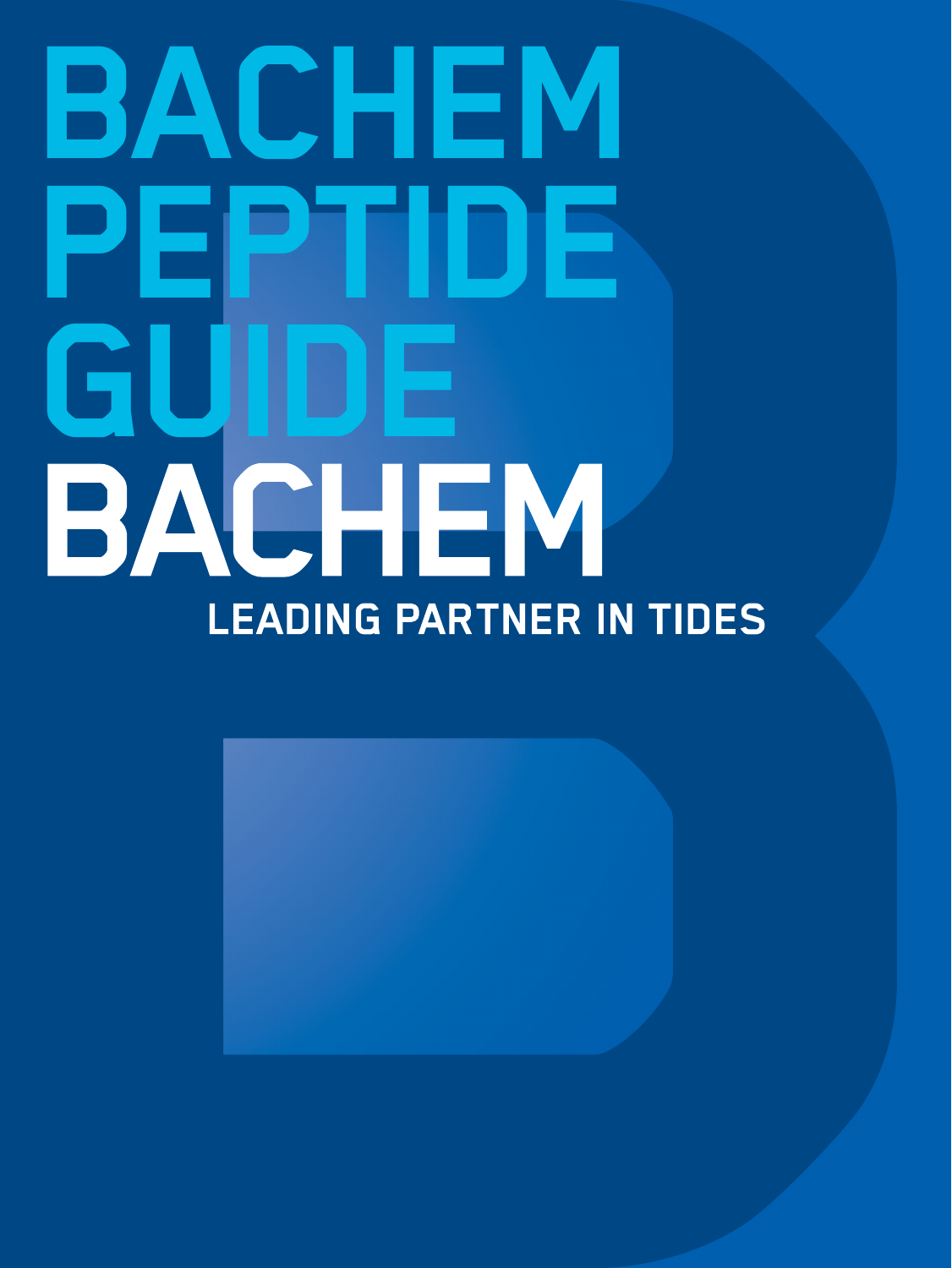### **A BRIEF INTRODUCTION TO SYNTHESIS, DESIGN, AND HANDLING OF PEPTIDES**

#### **Table of Contents**

| Peptide Synthesis                                     | 3  |
|-------------------------------------------------------|----|
| The Principle of Solid-Phase Peptide Synthesis (SPPS) | 3  |
| Peptide Purification                                  | 5  |
| <b>Quality Control of Peptides</b>                    | 5  |
| How to Design Your Custom Peptide                     | 8  |
| Amino Acids Prone to Undergo Side Reactions           | 9  |
| Peptide Modifications                                 | 11 |
| Care and Handling of Peptides                         | 14 |
| Delivery Time                                         | 15 |
| Most Frequently Asked Questions                       | 16 |
| Questions Related to the Calculation of Prices        | 17 |
| Questions Related to Quotation Inquiries and Orders   | 17 |
| Questions Related to the Synthesis                    | 18 |
| Questions Related to Purity and Analytical Methods    | 19 |
| Questions Related to Handling and Storage             | 20 |
| Conclusion                                            | 21 |
| Abbreviations                                         | 22 |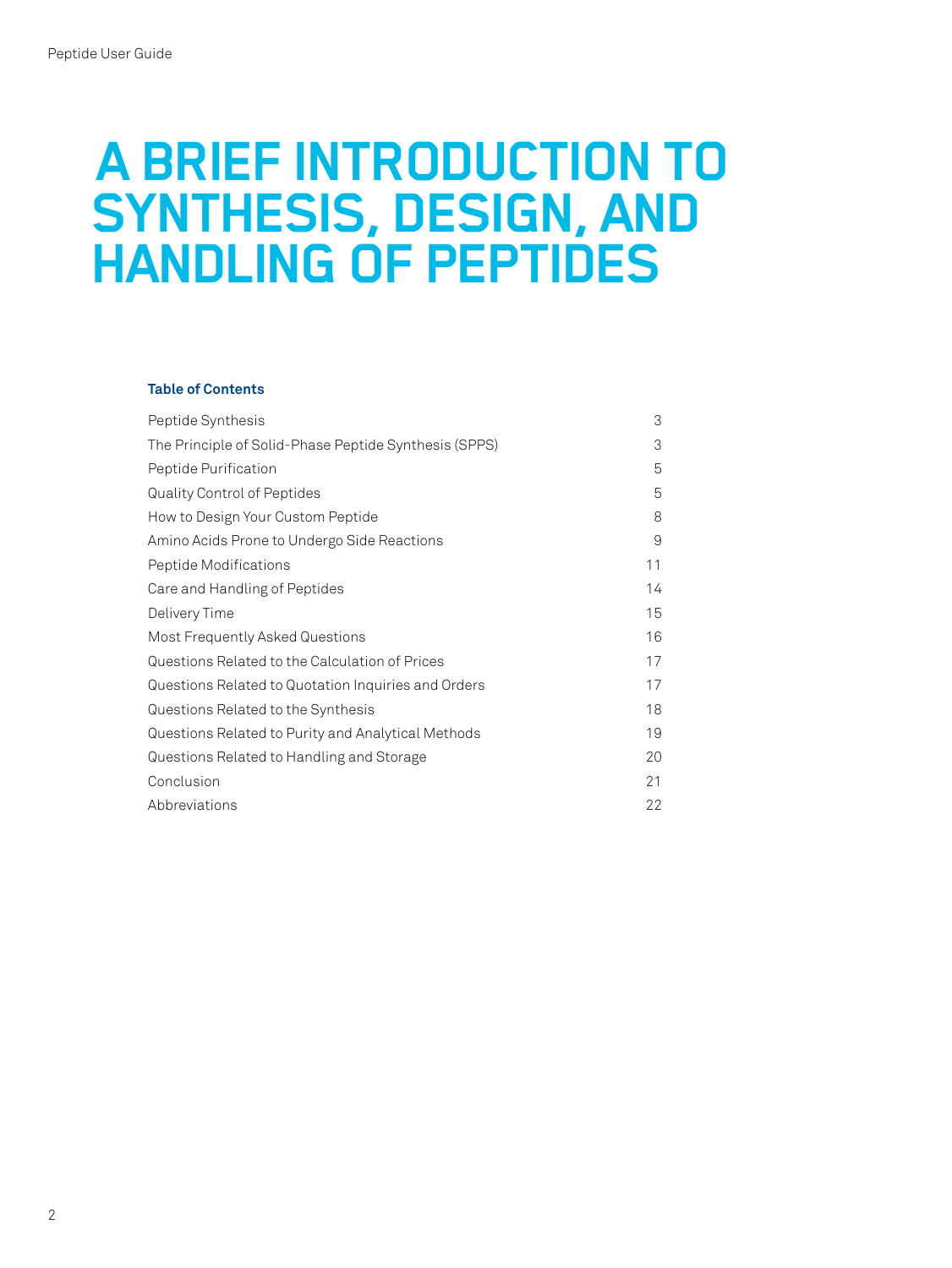

With over four decades of experience in peptide synthesis and the world's largest group of peptide chemists in the industry, Bachem is your ideal partner for custom synthesis, catalog peptides, and complex organic molecules. We offer full range of technologies which are available at our production sites in the USA and in Europe. We produce research grade peptides as well as GMP-grade material, from simple peptides to the most complex peptidomimetics or synthetic proteins. Our experts will support you in the design of your peptides and peptide derivatives. The aim of this guide is to present a general survey of the methods of peptide production, and to provide answers to the most frequently asked questions by the end user. This publication is focused on peptides used for research purposes (i.e. milligram to gram-scale).

#### **Peptide Synthesis**

Peptides can be obtained chemically by solution-phase synthesis, by solid-phase peptide synthesis (SPPS), or by a combination of both methods, which can involve various ligation strategies. Normally, at Bachem, the synthesis of peptides is carried out on solid phase, whereas the classical approach is chosen for synthesizing di- and tripeptides, and, occasionally, C-terminally modified peptides such as enzyme substrates.

In the following paragraphs we will discuss the solid-phase approach in more detail, as this methodology is of utmost importance for the synthesis of peptides.

#### **The Principle of Solid-Phase Peptide Synthesis (SPPS)**

During solid-phase peptide synthesis, a peptide which is anchored by its C-terminus to an insoluble polymer is assembled by the successive addition of protected amino acids constituting its primary structure. Hence, the peptide is elongated in the C to N direction (see General Scheme of Fmoc-SPPS on p. 5).

A synthetic cycle consists of:

• Cleavage of the α-amino protecting group

• Washing steps to remove the cleavage reagent

- Coupling of the protected amino acid • Washing steps to remove excessive
- material

As the growing chain is linked to an insoluble support excesses of reagents and by-products can be removed by repetitive washings with appropriate solvents. Only solvents which swell the peptide resin properly can be used for deprotection and coupling, whereas the washing protocol may include shrinking steps. After completion of the synthesis, the desired peptide is cleaved from the resin. Usually, this cleavage step is performed with acids of varying strength.

#### **The Solid Support**

Polystyrene, crosslinked with 1% divinylbenzene, is still the most popular carrier resin in SPPS. It is chemically inert under the conditions of SPPS, and it is readily derivatized allowing the introduction of a large variety of anchoring groups. The resulting resin swells sufficiently in solvents suitable for SPPS. The choice of the anchoring moiety is determined by the chosen synthetic strategy and by the type of C-terminus of the desired peptide.

Peptides are synthesized from the C-terminus to the N-terminus of the sequence.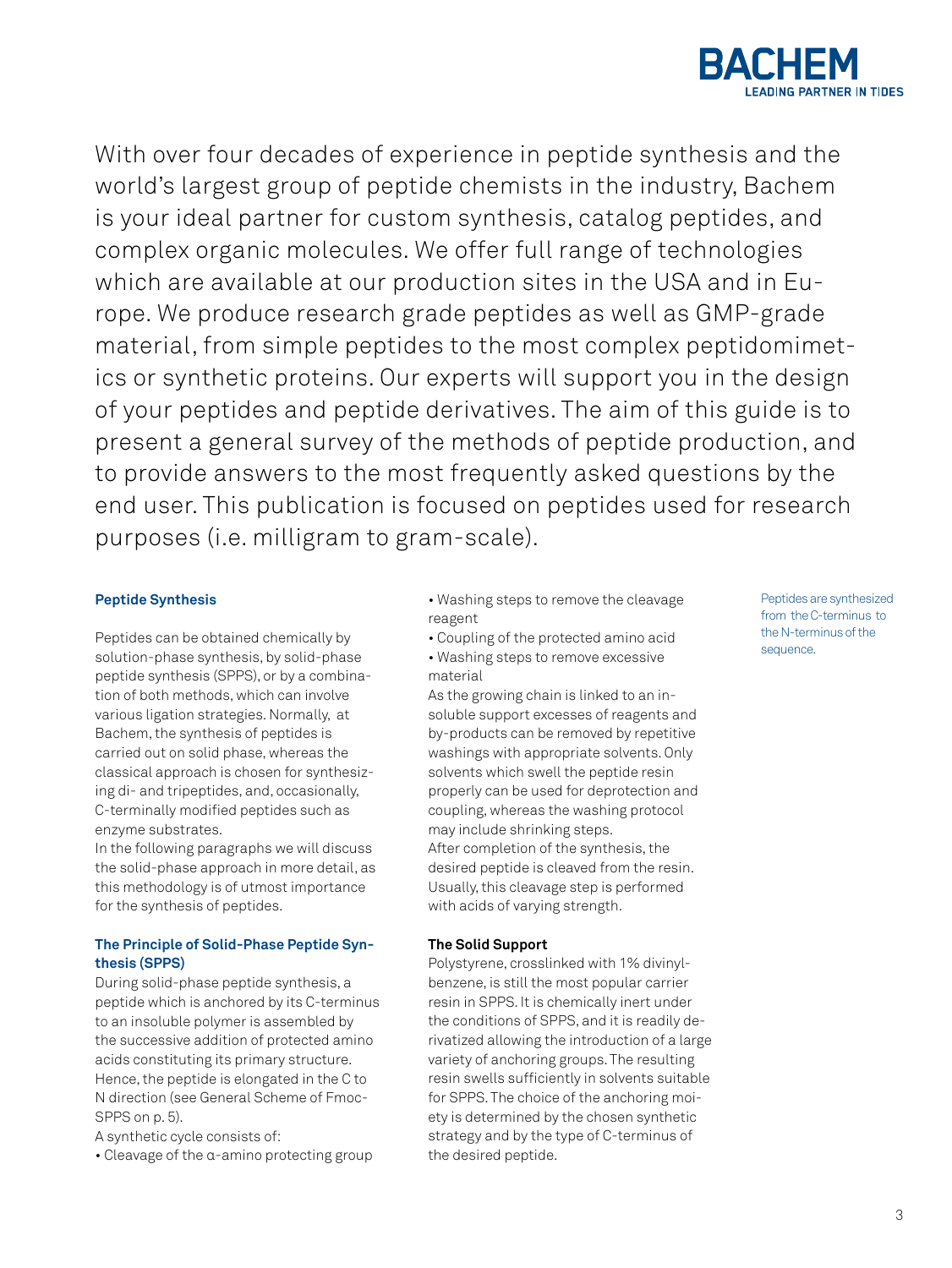As the necessary knowhow and the required equipment for performing Fmoc and Boc syntheses are available at Bachem, the synthetic strategy for your peptide can be optimized. Bachem has already suc-

ceeded in the synthesis of very complex peptides, which could not be produced elsewhere.

#### **Protecting Groups**

Two categories of protecting groups are required for synthesizing peptides: groups allowing temporary protection of the α-amino group and "permanent" protecting groups blocking the side-chain functionalities of the amino acids. The latter groups have to withstand conditions of repetitive N<sup>α-</sup> deprotection; usually, they are removed only during cleavage from solid support. Untimely removal of protecting groups is a common cause for the formation of byproducts.

The best strategy to avoid this risk consists of introducing temporary and permanent protecting groups, which can be removed by differing chemical mechanisms, i.e. orthogonal protection.

Truly orthogonal protecting groups may be split off with absolute selectivity and in any order. The "classical" Boc/Bzl-strategy does not fulfill this requirement, as both groups are cleaved with acid.

However, their acid lability differs sufficiently to afford selective removal of the α-amino protection. The combination Boc/ Bzl may be called quasi-orthogonal. The pairing Fmoc/tBu, on the other hand, is truly orthogonal. The temporary α-amino group is deblocked with base (piperidine). Thus, TFA-labile and simultaneously base-stable groups as tBu and Boc (in combination with a TFA-labile anchor) are the perfect choice for side-chain protec-





tion. Orthogonal protection schemes permit milder overall reaction conditions as well as the synthesis of partly protected or sidechain modified peptides.

#### **Fmoc/tBu or Boc/Bzl Strategy**

The Boc/Bzl-strategy can be traced back to the beginnings of SPPS, Merrifield's pioneering work. This methodology requires anchoring groups, which tolerate repetitive TFA treatment. Usually, the inorganic acid HF is employed for the final cleavage, which limits the batch size in this step and the choice of reactor. Even though many remarkable synthetic successes employing Boc/Bzl-technology are recorded in the literature, the development of orthogonal protection schemes increased the flexibility of the solid-phase method. The Fmoc/tBustrategy is the most popular amongst them. It can be automated far more conveniently than the Boc/Bzl-strategy and it can be scaled as needed. Additional levels of orthogonality allow the synthesis of highly complex peptides. Nevertheless, depending on the sequence, the Boc/Bzl-strategy still can remain a viable alternative.

| <b>Fmoc</b>                                                                                   | <b>Boc</b>                                                                                                      |
|-----------------------------------------------------------------------------------------------|-----------------------------------------------------------------------------------------------------------------|
| Routine synthesis                                                                             | Requires special<br>equipment                                                                                   |
| Acid-sensitive<br>peptides and<br>derivatives, e.g.<br>O-glycosylated or<br>sulfated peptides | Base-labile pep-<br>tides;"difficult<br>sequences"<br>(aggregation im-<br>peded by repetitive<br>TFA-treatment) |

#### **Long Peptides (up to 100 Amino Acids)**

The demand for long peptides (up to 80-100 amino acids) is increasing. Such large molecules could be successfully synthesized at Bachem by stepwise SPPS following the described strategies. However, with increasing peptide length, this standard approach may fail. One possible synthetic methodology would be the use of Native Chemical Ligation (NCL) developed by Kent et al. as a viable alternative to stepwise SPPS for synthesizing very long peptides. Synthetic strategies comprising stepwise elongation of the peptide may yield a very impure crude product, which cannot be purified by

**a)**  Protected resin (color test negative)

**b)**  Resin after removal of the protecting groups (color test positive)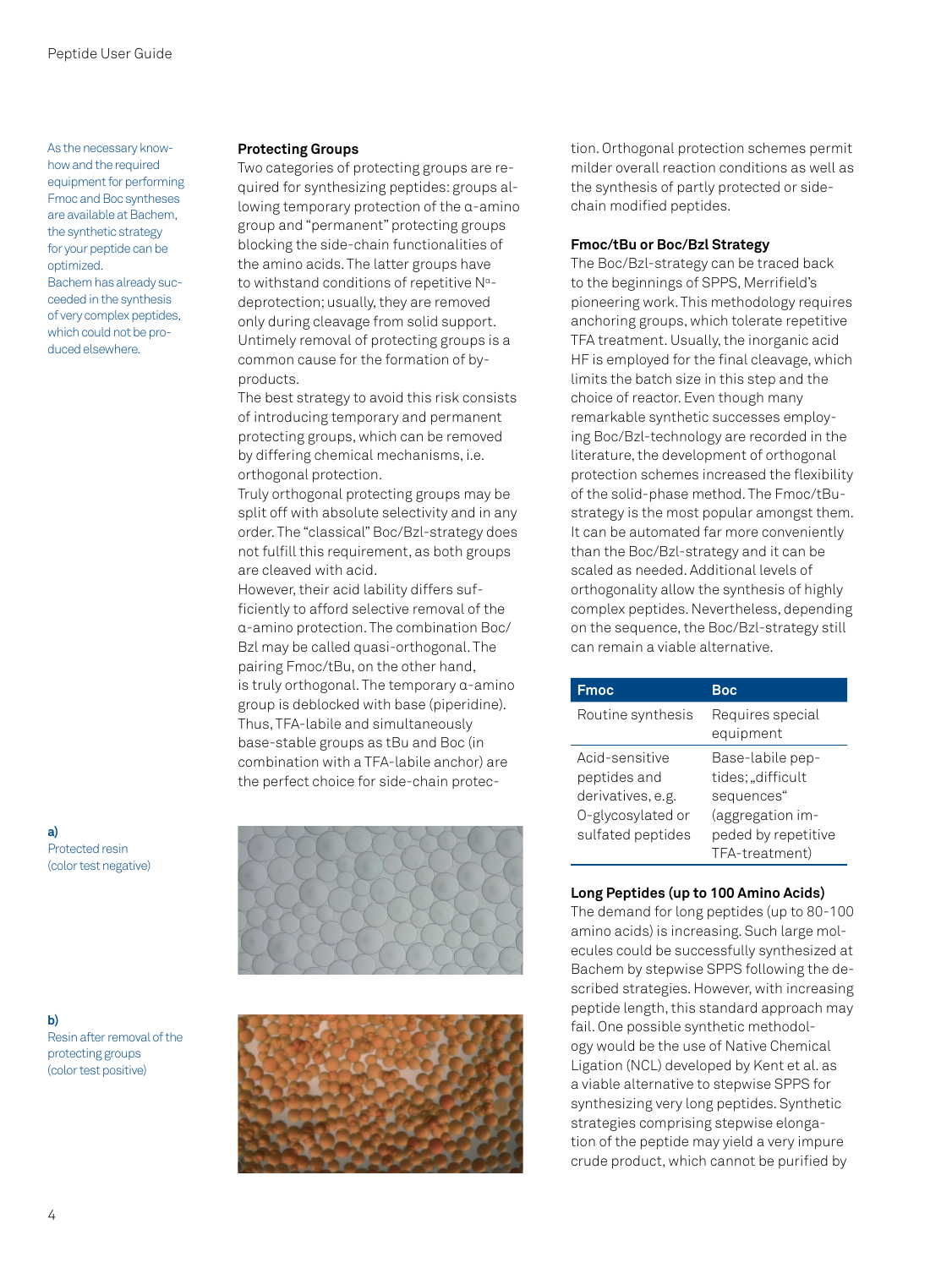

standard chromatographic protocols. The chemoselective coupling of unprotected peptide fragments is the essential feature of NCL, thus subsequent purification is reduced to removing unreacted fragments. The required segments are obtained by SPPS. Even the chemical synthesis of small proteins has become feasible, at least research quantities (10-20 mg) could be obtained employing a combination of stepwise SPPS and chemical ligation. The synthesis of proteins by this convergent approach is a viable alternative to standard recombinant technologies offering a plethora of additional options.

#### **Peptide Purification**

The properties of an individual peptide depend on the composition and sequence of amino acids.

Acidolytic cleavage following SPPS yields a crude product containing the desired peptide and impurities such as deletion peptides, truncated peptides, incompletely deprotected peptides, modified peptides, scavengers and by-products derived from the cleaved protecting groups. All these contaminants have to be removed. Purification of synthetic peptides is routinely carried out by reversed-phase high performance liquid chromatography (RP-HPLC) using  $C_{10}$ modified silica as the stationary phase and UV peak detection.

Target peptide and impurities are retained by the stationary phase depending on their hydrophobicity. Very polar contaminants will elute at the beginning with aqueous 0.1% TFA, then the polarity of the eluent is gradually reduced by continuously increasing the proportion of the less polar modifier, acetonitrile (a linear gradient is formed, the concentration of TFA is kept constant). The elution of material is monitored at 210 - 220 nm. Fractions containing sufficiently pure target peptide, as determined by analytical HPLC, are pooled and lyophilized. If the desired compound cannot be obtained sufficiently pure by RP-HPLC applying the standard TFA-system, an appropriate combination of buffer systems will be developed. If the  $C_{18}$  stationary phase is too hydrophobic, e.g. when purifying less polar peptides, other column packing materials are selected.

#### **Quality Control of Peptides**

#### **Definition of Peptide Purity**

The purity of the lyophilized target peptide is determined by analytical RP-HPLC followed by UV detection at 210 - 220 nm. It is quantified as area percentage, as it corresponds to the area of the main peak in relation to the total area of all peaks, i.e. all material (including the requested peptide) which absorbs at this wavelength.

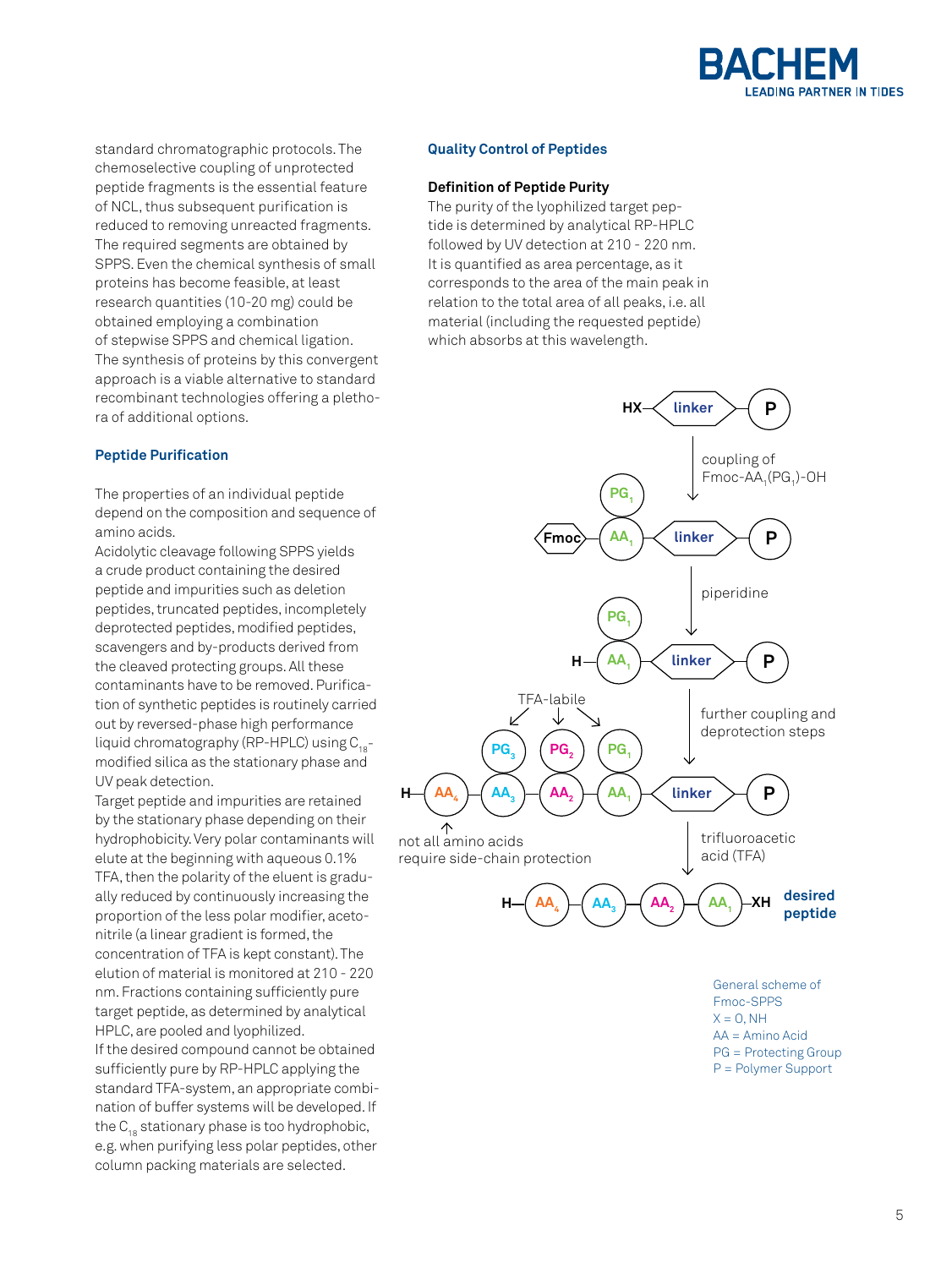If two purity values are obtained using different analytical systems, we report the final purity as the lower of the two.



 Amide bonds and other chromophores absorb at approximately 220 nm, whereas water and residual salts are not detected UV-spectrophotometrically. The ability of this method to detect and quantify impurities eluting in the proximity of the product peak, i.e. an adequate resolution, is essential. The resolution of analytical HPLC can be improved by judicious choice of the buffer system, the stationary phase, the steepness of the gradient, the column temperature and other parameters. A small change of one of these parameters may turn a barely resolved shoulder into a closely eluting peak which can be integrated and thus quantified. This is demonstrated by the HPLC-profiles above. Bachem has over 40 years experience in the analysis of synthetic peptides using cutting edge HPLC equipment. Moreover, all analytical HPLC instruments used in production and QC are subjected to daily system suitability testing to ensure the veracity of analytical data obtained.

#### **Definition of the Net Peptide Content (NPC)**

Lyophilizates of peptides contain varying amounts of non-covalently bound water. Normally, the peptide is delivered as the TFA salt which results from the RP-HPLC purification. The side-chain functionalities of Arg, Lys and His and the free N-terminus will form trifluoroacetates and small amounts of TFA may adhere to the peptide. These contaminants cannot be detected by analytical HPLC.

Other salt forms of your peptide (e.g. acetate, hydrochloride) will be produced upon special request.

If not requested otherwise, peptides are isolated and provided as trifluoroacetates containing residual water. In accordance with the number of basic functionalities present in the peptide, they may contain a considerable number of counter-ions. Besides, lyophilizates of such salts are rather hygroscopic. Both water and counter-ions reduce the net peptide content. The net peptide content is defined as the

percentage of peptides relative to nonpeptidic material, mostly counter-ions and moisture.

Net peptide content and purity are not equivalent, as the NPC includes peptidic contaminants. A low NPC has to be expected for peptides containing a large proportion of basic amino acids, even if they are extremely pure. Hydrophilic peptides can absorb considerable amounts of moisture.

Quantity of lyophilizate 10 000 Absolute quantity of

The NPC can vary from batch to batch, depending on the conditions of final purification and lyophilization.

The NPC is determined by amino acid analysis or elemental analysis (CHN), as the non-peptidic contaminants do not contain nitrogen. Net peptide content and purity have to be taken into consideration when preparing solutions of biologically active peptides for assays.

At Bachem, peptides used for quantitative studies are always provided with their Net Peptide Content.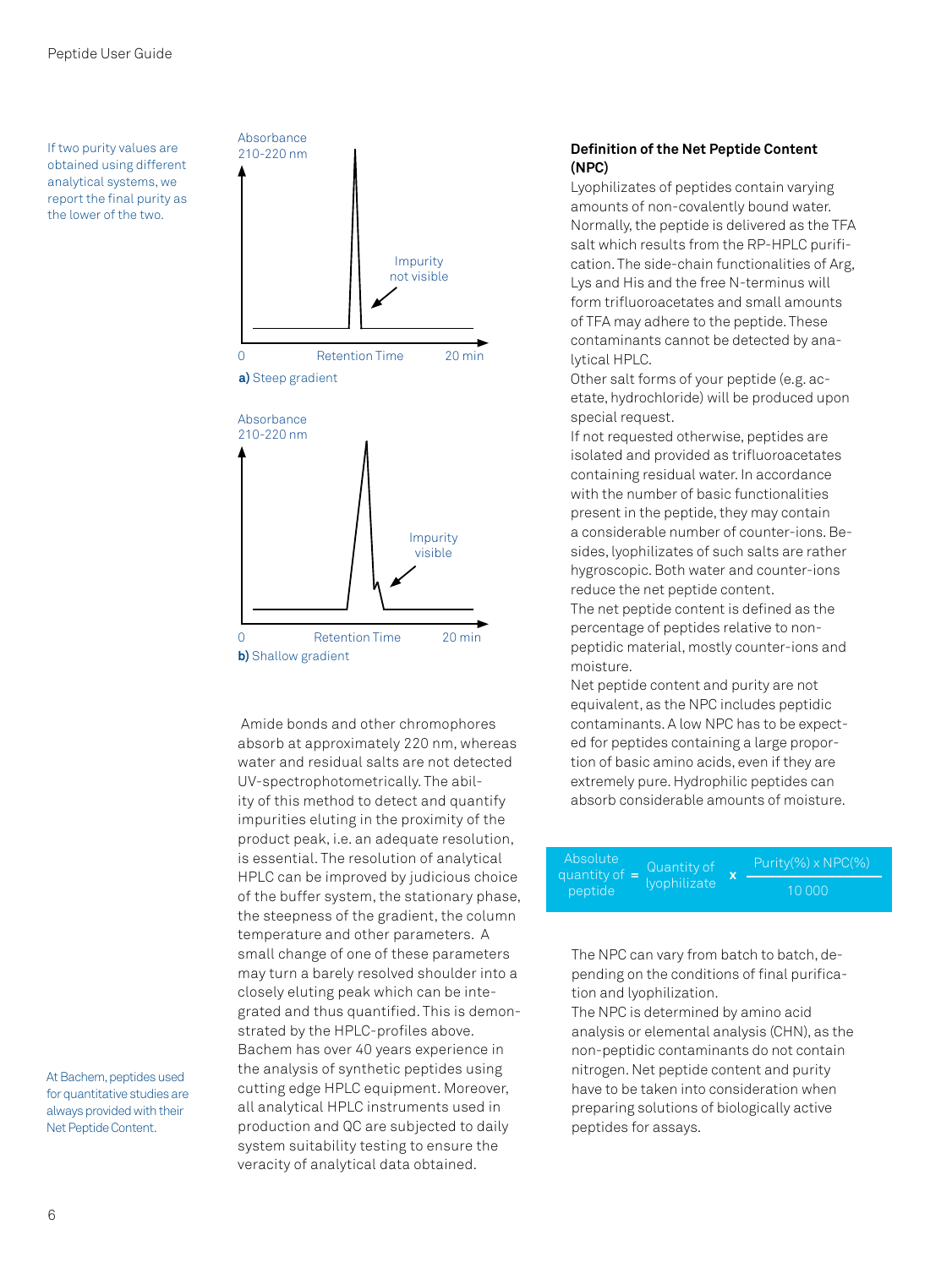

#### **Impurities**

After isolation and purification impurities may still contaminate the peptide, amongst them deletion sequences (peptides lacking at least one of the required amino acids), incompletely deprotected sequences, truncated peptides, by-products formed during peptide synthesis or under the conditions of cleavage.

Except for TFA, all potentially cytotoxic reagents used in the course of the synthesis should have been removed by the washings preceding the final cleavage or during the purification process. Traces of residual solvents can be determined by gas chromatography (GC) if required.

#### **Batch-to-batch Variability of Peptides**

The purity of a peptide, i.e. the proportion of desired product, can vary from batch to batch. When a peptide is ordered at 80% purity, the quality of the product can range between 80% and 100%. The lower the requested purity, the broader the observed variability between two lots. Hence, results obtained from quantitative assays could vary unpredictably depending on the quality of the particular batch. Batches of low purity contain a considerable number of peptidic by-products. Proportion and structure of these contaminants will vary from batch to batch. Peptidic impurities may show biological activity as well, but not necessarily the activity of the target peptide. In the worst case they may interfere with the assay.

The NPC can vary as well. It is influenced by the polarity of the peptide, the conditions of lyophilization, the conditions and duration of storage, the contact with humidity and many other parameters. Unpurified peptides should not be used in biological assays, even if the assay could be conducted employing a low-purity product. The material obtained after cleavage from the resin and precipitation still may contain a range of harmful non-peptidic impurities, e.g. small amounts of scavengers. Fortunately, peptides which were purified by standard procedures and lyophilized will contain only traces (in the ppm-range) of cytotoxic non-peptidic contaminants (such as residual solvents and scavengers from cleavage). Only TFA cannot be removed

completely due to salt formation. If residual TFA may pose a problem, we recommend ordering a more biocompatible salt form of the active peptide.

However, as an additional ion exchange step will be required, the price of the custom peptide will have to be adjusted.

#### **Recommended Peptide Purity for Varying Applications**

Four standard product grades are offered by Bachem and intermediate purity ranges can be provided on demand. The lower the level of purity, the lower the price will be. The correlation between purity and price is not linear. Efforts and costs for obtaining very pure peptides (97-99%) may increase exponentially.

All of our custom peptides from Immunograde to > 95% are purified by RP-HPLC.

| Purity                      | <b>Applications</b>                                                                                                                                                                                                                                                        |
|-----------------------------|----------------------------------------------------------------------------------------------------------------------------------------------------------------------------------------------------------------------------------------------------------------------------|
| $>95\%$                     | • NMR studies<br>· Crystallography studies<br>· Peptides used as reference in<br>final quantitative studies:<br>* Enzyme-substrate studies<br>* Receptor-ligand interaction<br>studies<br>* Blocking and competition<br>assays                                             |
| $90 - 95%$                  | • Production of monoclonal<br>antibodies<br>• Enzyme-substrate studies<br>(quantitative)<br>• Receptor-ligand interaction<br>studies (quantitative)<br>• Blocking and competition assays<br>(quantitative)<br>• ELISA and RIA (quantitative)<br>· In vivo/in vitro studies |
| >80%                        | • Western blotting studies<br>(non-quantitative)<br>• Enzyme-substrate studies<br>(non-quantitative)<br>• Phosphorylation studies                                                                                                                                          |
| Immuno-<br>grade<br>(> 65%) | • Production of polyclonal<br>antibodies<br>• Determination of the titer of<br>antibodies in standard ELISA                                                                                                                                                                |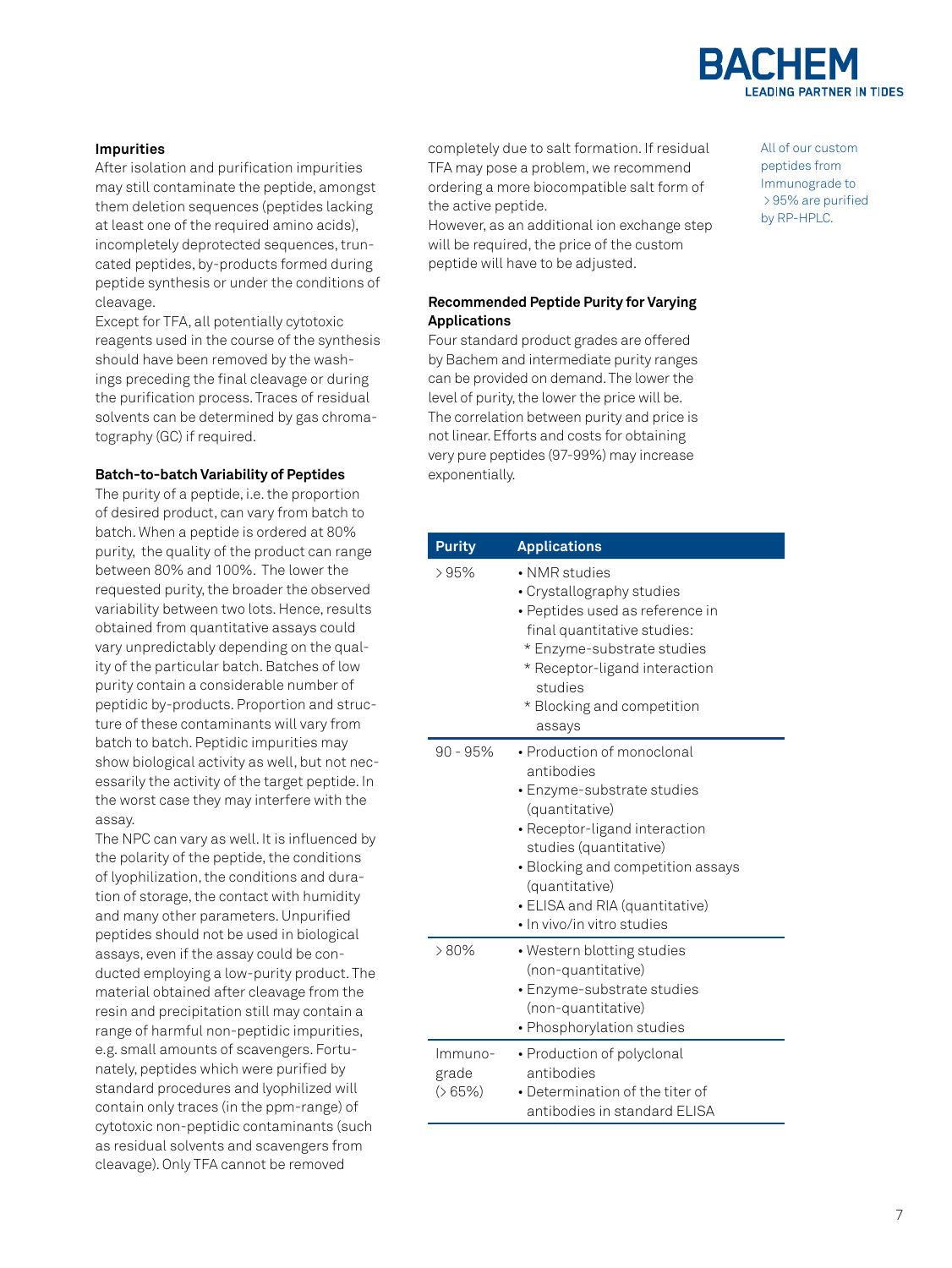All custom peptides at Bachem are manufactured to the same high standards of quality for which Bachem set the benchmark over the past 40 years. Our technical experts will be pleased to answer your questions concerning your Analytical Data Sheet (ADS).

#### **Peptide Analysis**

Bachem's custom peptides are, depending on the requested purity grade, accompanied by the analytical data obtained by HPLC and MS. Determination of the net peptide content (NPC) is supplied on request.

**HPLC:** The purity of the peptide is determined by RP-HPLC. The chromatogram additionally indicates the number and relative amount of by-products.

**MS:** The molecular mass of the peptide is determined by mass spectrometry to confirm that the correct product will be delivered. Moreover, the mass spectrum displays the masses of the main impurities. Bachem routinely performs ESI-MS (electrospray ionization) and MALDI-TOF-MS (matrix-assisted laser desorption ionization-time of flight).

**NPC**: The net peptide content is assessed by amino acid analysis (AAA) and/or by elemental analysis, as it corresponds to the nitrogen content of the peptide. Additionally, AAA allows to verify the amino acid composition of the peptide.

Especially for short peptides, e.g. enzyme substrates, elemental analysis replaces AAA as an additional confirmation of identity.

We must emphasize that standard custom peptides are not suitable for human use.

Peptides intended for use in humans have to be synthesized in a cGMP environment.

Production under cGMP conditions has to be requested explicitly. Bachem is the world leader in the production of cGMP peptides including the required documentation.

#### **How to Design Your Custom Peptide**

When conceiving a peptide sequence for custom synthesis, the feasibility of its synthesis has to be kept in mind. A range of factors influences the outcome of a peptide synthesis and the properties of the target peptide including its stability. These aspects should be considered before definitively placing an order for a custom synthesis.

Our experts will support your search for an optimal but feasible sequence without additional charge.

#### **Length of Peptide**

As the number of potential by-products grows with each additional step, the purity of the crude peptide decreases with increasing length. Nevertheless, many exceptions to this rule can be found in the literature.

Although quite a few examples for the synthesis of peptides containing up to 100 residues have been published, the solidphase synthesis of very long peptides still presents a challenging task.

At Bachem, each sequence is evaluated by our chemists before quotation. They will inform you about potential problems associated with your peptide design. If unexpected difficulties occur during synthesis or purification we will inform you, especially if the agreed purity cannot be attained. The synthesis of short peptides consisting of less than 5 predominantly hydrophobic

amino acids may pose a problem as well, as such molecules are hardly soluble. Hence, purification is impeded.

The subdivision into small, medium-sized and long peptides (eventually, small proteins) is quite arbitrary. An approximate classification is summarized in the scheme on p. 9.

#### **Polarity**

The solubility of a peptide in aqueous systems and, consequently, the ease of purification by reversed phase HPLC are strongly dependent on the overall amino acid composition.

The proteinogenic amino acids can be divided into the four groups shown below: basic, non-polar/hydrophobic, polar/un-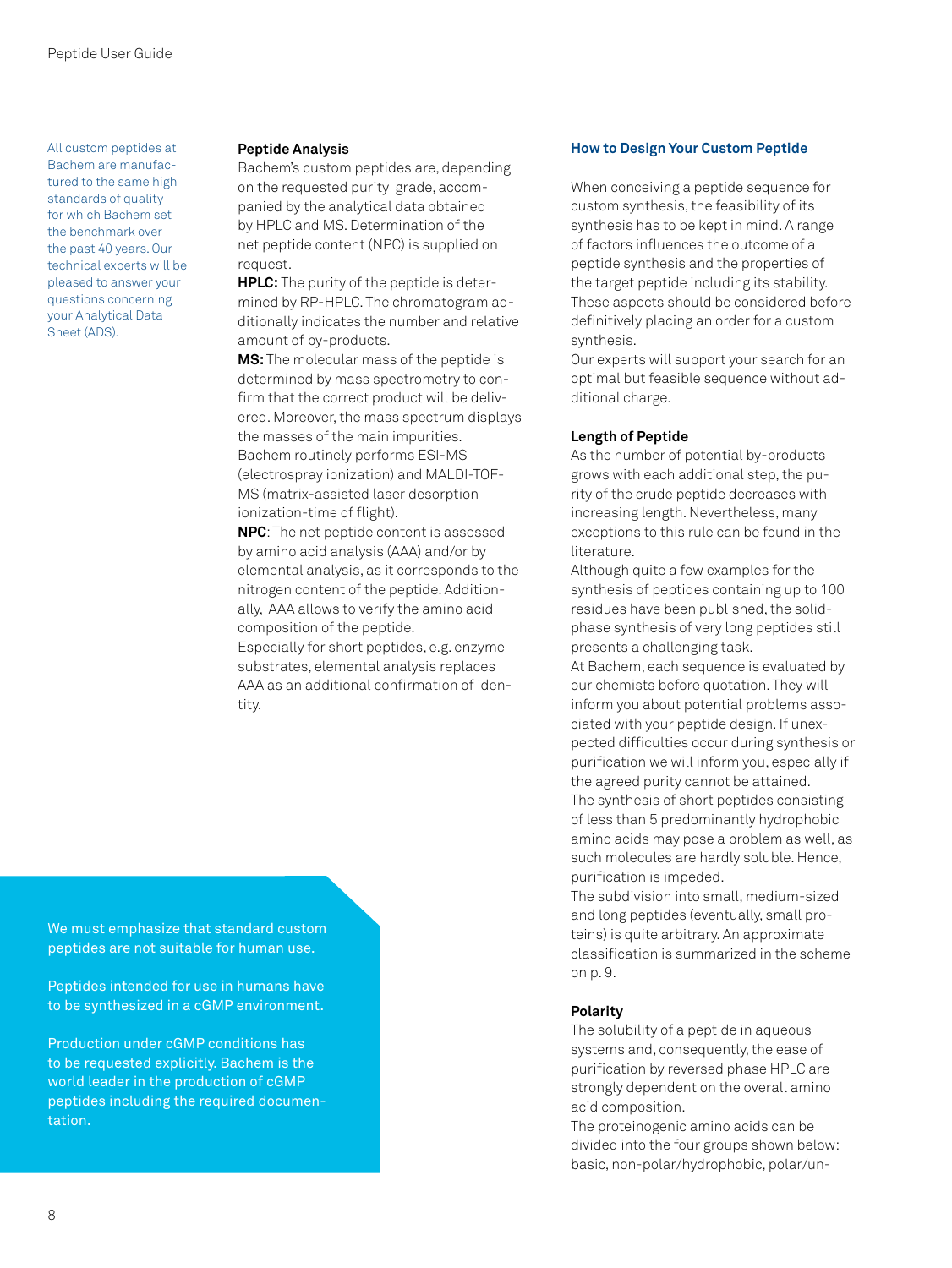



charged and acidic (see also the *Periodic Chart of Amino Acids* at p.23 for a visual representation).

Peptides containing a large proportion of basic and acidic amino acids are readily soluble in aqueous buffers at physiological pH (pH  $\sim$  7), whereas a large number of basic residues facilitates the dissolution in acidic solvent systems such as 0.1% aqueous TFA used for preparative chromatography. A large proportion of polar amino acids will improve the solubility of the peptide as well. The insertion of a Pro in the sequence may break a secondary structure or disrupt aggregation. Both effects increase the solubility.

The presence of Pro residues also facilitates the SPPS of sequences which would aggregate otherwise.

| <b>Classification of Amino Acids</b> |                                           |
|--------------------------------------|-------------------------------------------|
| Basic                                | Arg, His, Lys                             |
| Non-polar,<br>hydrophobic            | Ala. Ile, Leu, Met, Phe,<br>Pro, Trp, Val |
| Polar.<br>uncharged                  | Asn, Cys, Gly, Gln, Ser,<br>Thr, Tyr      |
| Acidic                               | Asp, Glu                                  |

A close look at the sequence will allow a rough prediction of polarity and solubility of the peptide and thus, the anticipation of problems during synthesis and purification. Difficulties can be expected when synthesizing peptides containing a large proportion of non-polar amino acids. Practically insoluble products may result, which can be purified only with great difficulties. The conservation of the biological activity limits solubilizing modifications to a peptide. But merely a minor reduction of length

or the incorporation of charged residues at the termini may help to avoid the predicted difficulties. This aspect has to be kept in mind when selecting partial sequences of a protein for custom synthesis

#### **Amino Acids Prone to Undergo Side Reactions**

#### **Amino Acids Sensitive to Oxidation**

**Met**, **Trp** and, in particular, free **Cys** residues are susceptible to oxidation. Hence, peptides containing these amino acids have to be handled with appropriate care. They should be dissolved only in carefully degassed solvents.

The oxidation of a Cys-containing peptide yields a disulfide bridge i.e. a cystine peptide, Met is converted into a sulfoxide. Both transformations are reversible. Inter- and intramolecular disulfide bonds between the Cys thiol groups are formed very rapidly at pH >7. The bridging may be reversed by treatment with reducing agents such as dithiothreitol (DTT). Hence, peptides containing free cysteine residues should be dissolved in buffer systems including a reductant. If a cysteine is not absolutely required for the biological activity, it can be replaced by the hydrophobic isostere Abu (α-aminobutyric acid) or by the polar Ser. The latter may participate in reactions of the native peptide.

Met can be replaced by the inert isosteric norleucine (Nle) residue. Both amino acids are hydrophobic. In most cases, the biological activity of the peptide remains unchanged. On the other hand, the polarity of the peptide is slightly increased by the oxidation of the thioether. The biological activities of reduced and oxidized peptide often vary; interesting effects may be generBachem scientists are the leading experts for producing research catalog and custom peptides and small proteins.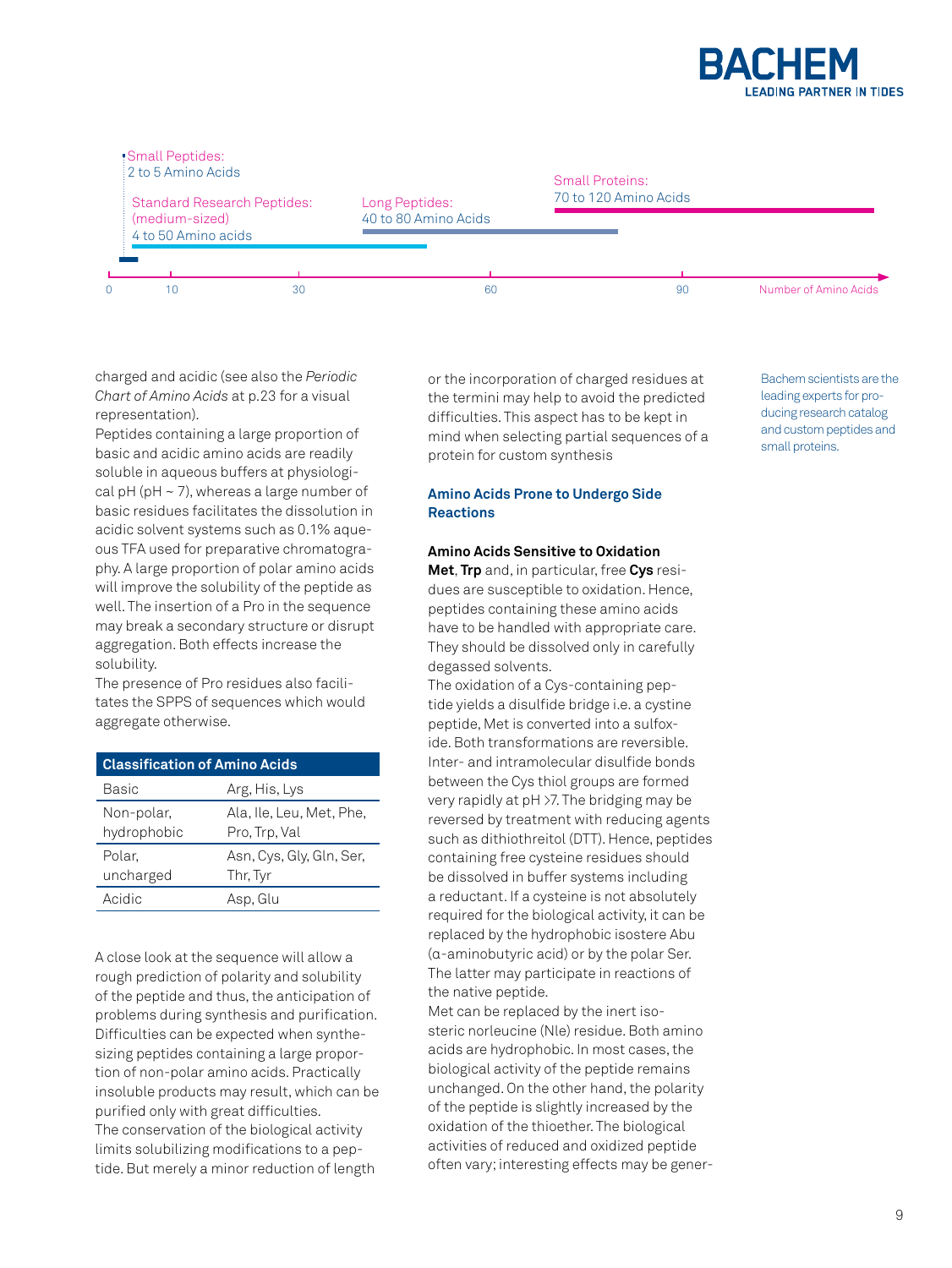ated by this readily available modification. **Tyr**- and especially **Trp**-containing peptides should be protected from intense sunlight, as both amino acids are susceptible to photo-oxidation. Oxidation of the lateral phenol and indole moieties by oxygen radicals is a rather common post-translational modification of proteins. Additionally, the indole ring is acid-sensitive.

**Asp**-containing peptides are susceptible to acid-catalyzed aspartimide formation. The ease of cyclization markedly depends on the nature of the subsequent amino acid. In case of Asp-Pro the peptide is cleaved. The motifs Asp-Gly and, to a lesser degree, Asp-Ser are especially prone to aspartimide formation. The subsequent hydrolysis of the ring yields a mixture of the β-Asp peptide and the native sequence. The concomitant racemization of Asp aggravates the situation. Aspartimide formation is equally involved in the base-catalyzed deamidation of **Asn**.

N-terminal **Gln** shows an extreme tendency to form cyclic pyroglutamate (Pyr). N-terminal acylation will suppress this side reaction. When coupling a Pyr derivative instead of Gln, a better defined product is obtained. The peptide is stabilized by an N-terminal Pyr, a very common feature in bioactive peptides.

Substance P is a perfect model for Nterminal degradation by diketopiperazine formation during storage. This side reaction may occur, if a Pro follows the N-terminal amino acid and especially, if the amino acids adjacent to this residue are unhindered (e.g. Gly).

#### **β-Sheet Formation**

Even though β-sheet formation cannot be categorized as a side reaction, it has to be mentioned in this context, as it is the cause of many problems occurring during synthesis and handling of a peptide. Incomplete solvation of the growing peptide chains due to β-sheet formation during SPPS leads to formation of deletion sequences and other by-products.

As demonstrated by structural analysis of model peptides forming β-hairpin structures in aqueous solution, a range of amino acids shows a propensity to be incorporated in β-sheets. Gln, Ile, Leu, Phe, Trp, Thr, Tyr,

and Val rank highest among them. Hence, peptides containing a large proportion or clusterings of these amino acids may show the tendency to aggregate. Naturally, the sequence will influence the extent of β-sheet formation as well, and the solubility of the peptide. The "conservative" replacement of Gln by Asn can help, Thr may be substituted by Ser. A slightly altered choice of the partial sequence of a protein to be synthesized may result in reduced aggregation. As Pro residues are the most efficient means to disrupt secondary structures, pseudoproline derivatives have been introduced for facilitating SPPS. These derivatives are obtained from Ser or Thr, which limits their use to the synthesis of peptides containing a Ser or Thr in suitable positions. They are introduced as dipeptides, Fmoc-Xaa-psiPro-OH, which will increase the production costs substantially. Ser or Thr are regenerated during acidolytic cleavage. The purity of the raw material will be considerably higher which simplifies the subsequent purification. Methods for obtaining solubilized peptide derivatives withstanding the cleavage from the resin are under investigation.

> Bachem is one of the few suppliers of Fmoc-Ser(GalNAc(Ac)<sub>3</sub>-α-D)-OH,  $Fmoc-Thr(GalNAc(Ac)_{3}$ -a-D)-OH, and the corresponding β-GalNAc and β-GlcNAc derivatives which can be employed for obtaining glycopeptides.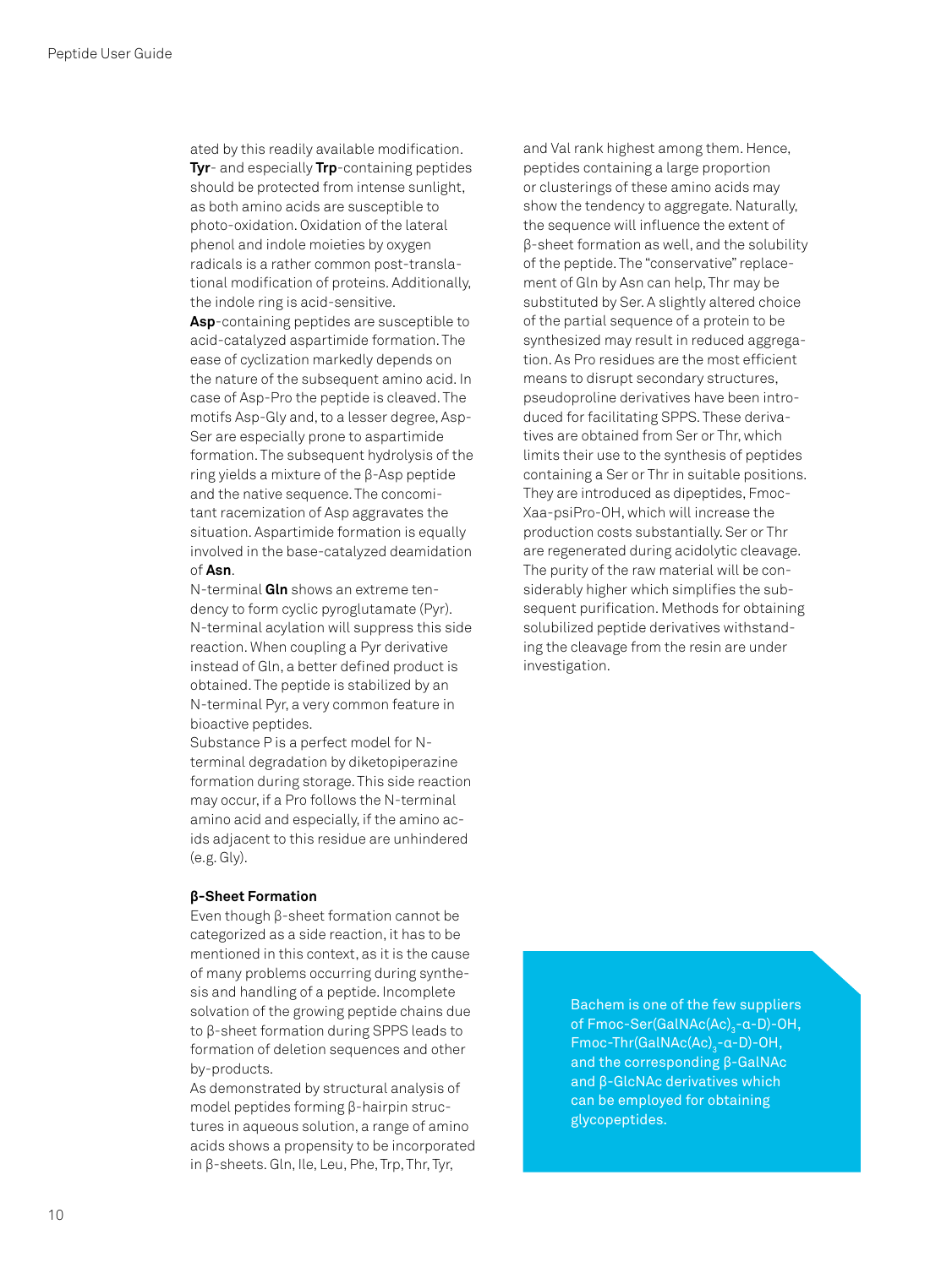

#### **Peptide Modifications**

A choice of modifications of peptides available is listed below:

- Labeling with stable isotopes (<sup>15</sup>N, <sup>2</sup>H, <sup>13</sup>C)
- PEGylation
- Acetylation, acylation (e.g. lipopeptides)
- Biotinylation
- Amidation
- Backbone modifications as
	- hydroxyethylene isosteres
	- thioethers
	- retro-inverso peptides
	- reduced peptide bonds
- Conjugation to carrier proteins (KLH, BSA, OVA)
- Conjugation to small molecules (including imaging agents)
- Conjugation to polymers
- Cyclizations
	- single or multiple disulfide bridges
	-
	- head-to-tail
	- side chain
	- (e.g. lactam bridge, thioether)
- Depsipeptides
- Hydrocarbon-stapled peptides
- Introduction/incorporation of
	- chelating moieties
	- chromophores and fluorophores
	- fluorophore/quencher pairs
	- D-enantiomers
	- maleimido groups
	- α- and N-methylamino acids
	- unusual amino acids
- Peptide alcohols and aldehydes
- C-terminal esters and thioesters
- Phosphorylation and sulfation

Acetylation, amidation and biotinylation are most frequently requested by our customers.

As these modifications only minimally increase our input, they can be offered as routine operations, which will not be charged additionally.

If you are interested in a modification not mentioned in this compilation, please inquire.

#### **Conjugation to Carrier Proteins**

Three standard proteins are used at Bachem as carriers for peptides: KLH, BSA and OVA. Usually, the peptide is coupled to

the protein either via its N-terminus or via the SH functionality of a cysteine. Conjugation via a thiol group is the preferred method as it is highly selective. Thus, an additional Cys is coupled either to the C-terminus, or, more practically, after completion of the SPPS if the desired peptide lacks this amino acid. The addition of an N-terminal Cys allows obtaining the Cys-derivative required for the conjugation together with the peptide lacking the Cys (for binding assays) from the same batch. Finally, as the yield of peptide conjugation to the carrier protein is critically important for the analysis of variations in immune response, Bachem may, upon request, incorporate an unnatural amino acid into the peptide hapten for quantitation of conjugation efficiency.

#### **Unusual Amino Acids**

α-Amino acid bearing unusual side-chain functionalities and turn mimetics are useful tools for peptide design. Bachem offers an exceptional choice of un-

usual amino acids. Most of them are available as N<sup>a</sup>-protected derivatives from stock, so they can be inserted into your peptide without delay.

| <b>Amino Acids</b>     | <b>Examples</b>                                          |
|------------------------|----------------------------------------------------------|
| Modified Standard      | D-Amino acids                                            |
| Amino Acids            | N-Methylamino acids                                      |
| Unusual Amino<br>Acids | Citrulline<br>δ-Hydroxylysine<br><b><i>B-Alanine</i></b> |
| Unnatural Amino        | 4-Fluoro-phenyl-alanine                                  |
| Acids                  | Norleucine                                               |
| and Building Blocks    | β-Mercaptopropionic acid                                 |

#### **Disulfide Bridges**

The synthesis of peptides containing three or more disulfide bridges requires special care to ensure the homogeneity and predicted bioactivity of the purified synthetic product. Two strategies are commonly employed for this purpose: oxidative folding and 'directed' disulfide formation. Oxidative folding is essentially a 'biomimetic' process by which the reduced precursor sequence is folded under near-physiological conditions to yield the thermodynamically stable oxidized product. Directed disulfide formation, on the other hand, uses unambiguous

Bachem has an excellent reputation for synthesizing peptides containing multiple disulfide bridges.

11

Bachem offers the largest range of special amino acids available for custom peptide synthesis. Please contact us for a poster Periodic Chart of Unusual α-Amino Acids.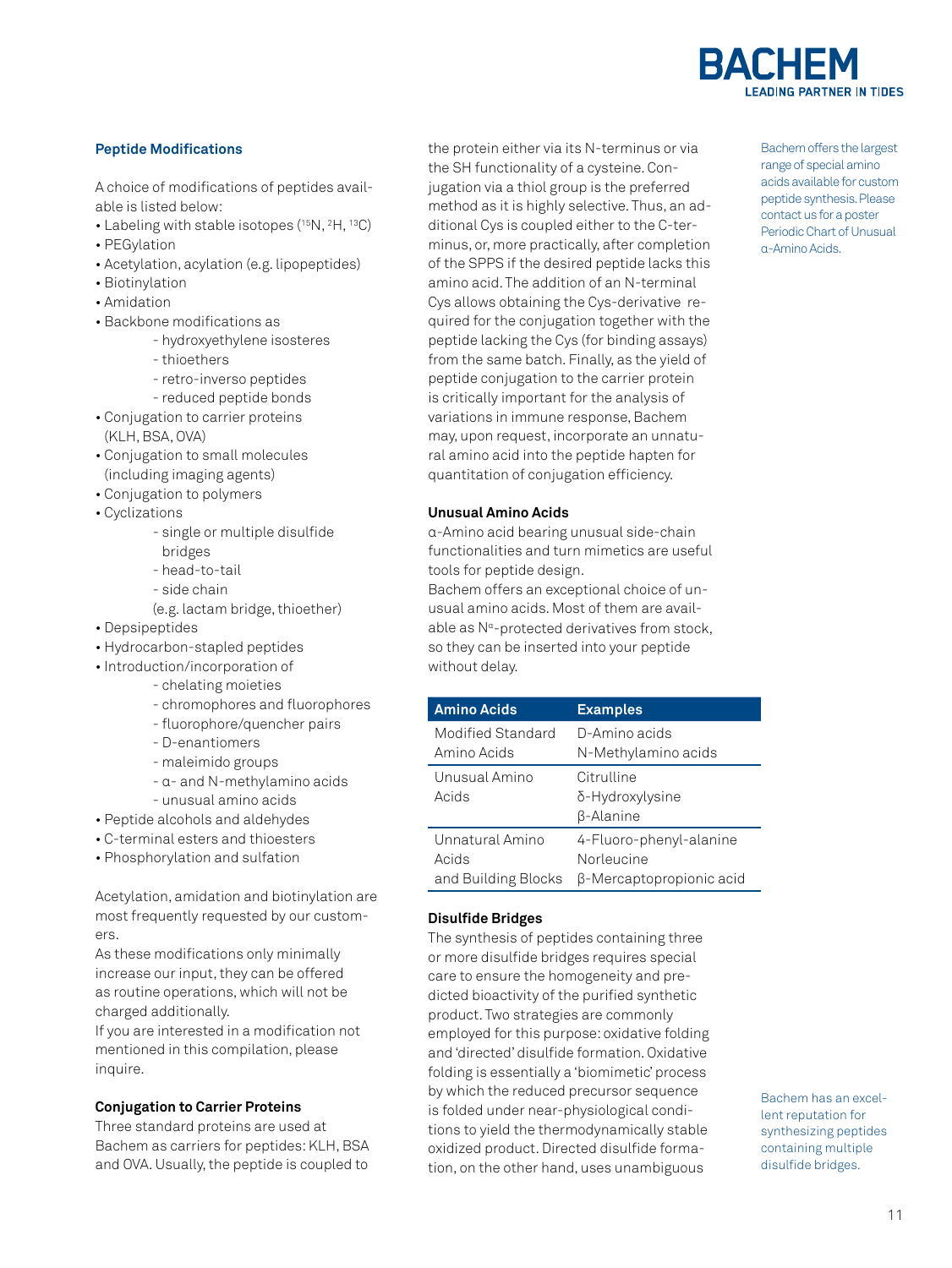Bachem has gained extensive know-how in synthesizing peptides containing two to three phosphorylated residues.

chemical methods in a stepwise manner to prepare the product with the desired disulfide connectivity, which is 'programmed' into the synthetic route. Both methods have advantages and disadvantages. They have been implemented at Bachem on mg to kg scales for the synthesis of a wide range of targets.

When required, these chemistries are always discussed in technical detail to identify the most appropriate strategy for a given custom synthesis project.

#### **Cyclization via Amide Bond**

Besides disulfide bridging, cyclization of a peptide can be achived by other methods. "Head-to-tail cyclization", an amide bond formation between the N- and the C-terminus of the peptide, can be achieved following SPPS of the side-chain protected peptide. Stabilization of a desired conformation is gained by the side-chain cyclization of ω-amino and ω-carboxy groups, which requires an additional level of orthogonality. Such lactam bridges are formed between Asp/Glu/Aad/Asu and Dap/Dab/Orn/Lys, i.e. ring size, flexibility and the direction of bond formation can be varied. Additionally, these amide bonds are more stable than disulfide bridges. If required, other modes of cyclization (e.g. formation of thioethers, metathesis) can be performed.

#### **Phosphopeptides and Sulfopeptides**

O-Phosphorylation and O-sulfation are very common post-translational modifications of proteins, and are commonly requested for synthetic peptides. However, the chemical stability of phosphorylated and sulfated peptides requires the use of specialized tactics during synthesis and purification of these molecules. At Bachem, several synthetic methodologies are commonly used for these targets, usually based on pre-derivatized building blocks to minimize the incidence of side reactions and ensure site-specific incorporation. Nonetheless, these projects require careful attention during manufacturing and handling upon receipt by our customers, and we are always happy to provide guidance on stability optimization and recommendations

to ensure the integrity of the target molecule during testing.

#### **Glycopeptides**

N- and O-Glycosylations of proteins are important post-translational modifications as well. Glycosylated peptides may act as a stimulator in the immune system. The demand for such compounds is constantly increasing even though their synthesis still represents a very challenging task. The synthetic problems are due to a variety of reasons such as the limited choice of protecting groups for the glycoside moiety and the high lability of the O-glycosidic bond.

#### **Lipopeptides**

Substantial difficulties have to be expected during the purification of lipopeptides due to their increased hydrophobicity. Before starting the synthesis of the lipopeptide, the sequence to be lipidated is studied carefully to determine the most suitable position for the introduction of the lipid moiety. A considerable number of palmitoylated peptides has been successfully synthesized at Bachem. The lipophilic cysteine derivatives Fmoc-Pam<sub>2</sub>Cys-OH and Pam<sub>3</sub>Cys-OH are available from stock. These compounds, which resemble the N-terminus of the lipoprotein from the outer membranes of *E.coli*, have been used at Bachem for synthesizing immunogenic conjugates such as peptide mitogens or vaccines.

#### **Peptides Labeled with Stable Isotopes**

The production of peptides labeled with stable isotopes such as <sup>13</sup>C, <sup>15</sup>N or <sup>2</sup>H is limited only by the commercial availability of the correspondingly labeled amino acids. Isotope labels are especially useful in NMR studies of peptides. A range of protected 15N-labeled amino acids is available from stock at Bachem. Further labeled amino acids will be acquired, if they are commercially available, for the synthesis of suitably protected derivatives. The price of the peptide will have to be increased in accordance with our expenses.

Bachem offers a vast choice of chromophores and fluorophores for the design of enzyme substrates, dye-labeled peptides, and FRET technology. Our experience and chemical know-how allows us to synthesize all types of inhibitors.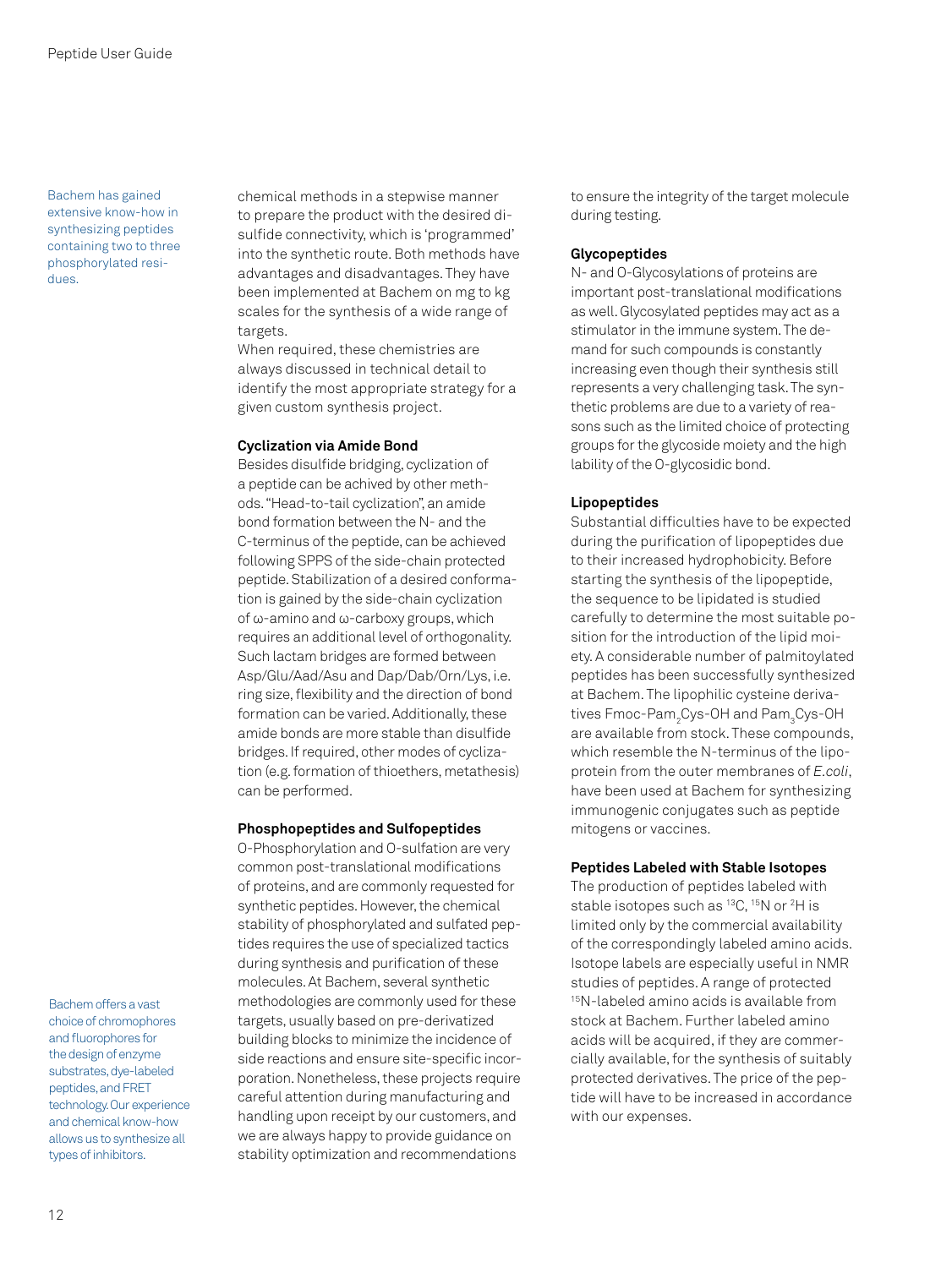

#### **Fluorophores and Chromophores**

A broad range of derivatives of fluorophores and chromophores suitable for the labeling of peptides is available to meet our customers' requirements. In most cases, the dyes are introduced either N-terminally or C-terminally. The synthesis of a C-terminally labeled peptide usually is more complex than obtaining an N-terminal modification. The incorporation of a label at the N-terminus merely means an additional step in the SPPS protocol, even though more elaborate coupling procedures may be required. The expense of many fluorescent dyes requires that specialized coupling protocols be used in order to maximize reaction yields with fewer stoichiometric equivalents of these costly raw materials. Additionally, dyes can be linked to the peptide by selective reaction with a cysteine thiol moiety or the less hindered ε-amino group of lysine. The insertion of a spacer moiety between the dye and the peptide helps to avoid interactions between the label and the peptide, which will help retain conformation and biological activity. Additional effects may be attained by varying the length, the flexibility and the hydrophilicity of the spacer. The flexible non-polar ω-amino carboxylic acids, e.g. ε-aminocaproic acid, and the hydrophilic 2-[(2-amino)-ethoxy]-ethoxy-acetic acid (AEEAc) are readily coupled to the N-terminus or to the Lys side-chain. When devising FRET substrates, the Förster distance, i.e. the distance between fluorophore and quencher allowing an efficiency of energy transfer of 50% (usually 20-90 Å), has to be achieved at the minimum to obtain a good quenching effect. It depends on the type of fluorophore/quencher pair. Only a limited number of amino acids can be inserted between dye and quencher moiety, otherwise the background fluorescence may reach unacceptable levels. The incorporation of a flexible spacer may disturb the energy transfer. For more detailed information, please visit our website or ask for our Technical Note *Chromophores/Fluorophores: Spectral Properties and Characteristics* and

our brochure *FRET Substrates.*

#### **Enzyme Substrates and Inhibitors**

C-terminal chromophores and fluorophores such as pNA and AMC are applied in substrates for the detection and quantitation of enzymatic activity. A different type of C-terminal residue is required to turn a substrate interacting with the active center of the enzyme into an inhibitor binding reversibly or even irreversibly to this site. The introduction of aldehyde, hydroxamate, fluoromethyl ketone or chloromethyl ketone functions are amongst the most common C-terminal modifications of peptides for generating effective inhibitors. The incorporation of such highly reactive moieties requires the adaptation of the synthetic strategy to each case, but our specialists can rely on their vast experience in SPPS and solution chemistry.

#### **O-Acylated Peptides**

The peptide hormone ghrelin containing an O-acylated serine residue and its analogs have found widespread application in obesity research. Bachem gained considerable experience in performing this modification during the synthesis of many ghrelin analogs available in our catalog.

#### **Acid-Sensitive Modifications**

Our chemists are able to fine-tune their synthetic tactics so precisely that even highly acid-sensitive peptides containing two or more sulfated tyrosines could be obtained.

#### **Stabilizing Modifications**

A range of modifications for prolonging the half-life and increasing the metabolic stability of bioactive peptides can be performed, including selective PEGylation, incorporation of N-methylamino acids, and generation of pseudo-peptide bonds resisting enzymatic cleavage (e.g. reduced peptide bonds, psi-  $[CH<sub>2</sub>-NH]).$ 

#### **Peptides Containing Chelating Groups**

Complexes formed between peptides bearing a chelating moiety such as DOTA or DTPA and radionuclides are increasingly used as imaging agents or for radionuclide delivery.

Bachem can rapidly deliver any peptidechelator conjugates, but the complexing of the appropriate radionuclide has to be performed by the customer.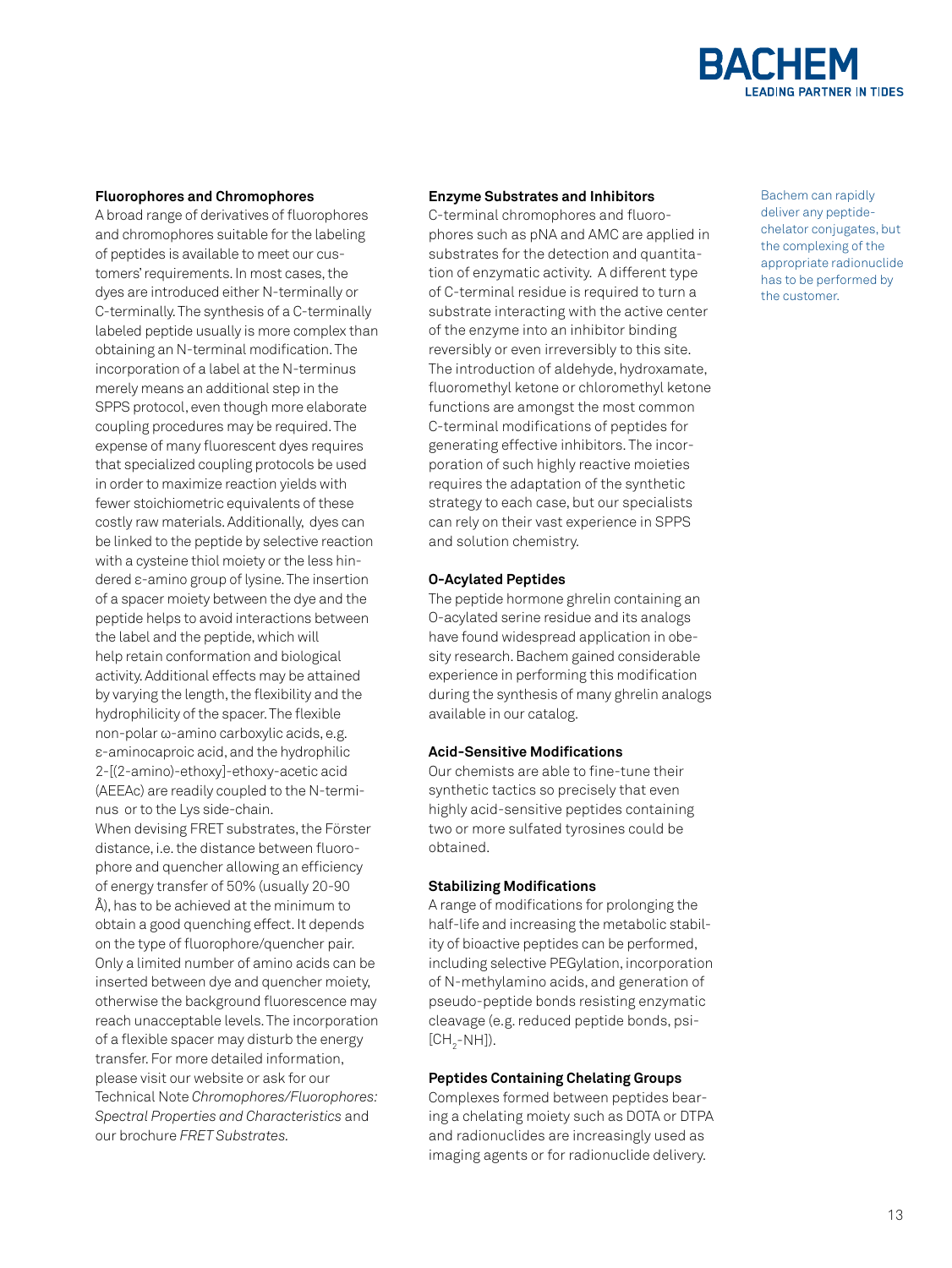Peptides prone to aggregation such as the β-amyloid fragments require a special treatment. Ask Bachem for our technical brochure on handling and solubilization of β-amyloid peptides.

Ask Bachem for our technical documentation on handling and solubilization of peptides. The derivatives of the chelators required for the coupling with the peptide are synthesized in-house.

Further examples of modified peptides and complex peptidomimetic compounds synthesized at Bachem could be added to this list. Feasibility studies for the synthesis of pseudopeptides containing hydroxyethylene or other isosteric bonds, peptide alcohols, depsipeptides, or whatever you might conceive as your new chemical entity, can be conducted by our experts. We will be very pleased to send you a customized quotation.

#### **Care and Handling of Peptides**

If stored under appropriate conditions peptides are rather stable. Nevertheless they should not be stored in solution (not even in sterile oxygen-free solution) as they may slowly chemically degrade. Frozen solutions may be kept for a few

weeks.

For longer storage, peptides should be kept as lyophilizate in a tightly closed container at <-15 °C, the lower the temperature the better (long-term storage at -50 °C or lower). Especially peptides containing Asn, Gln, Met, Cys, and/or Trp have limited shelf-lives. However, they may be shipped at room temperature, and for short-term use they may be stored in a refrigerator at 4 °C.

#### **Handling of Lyophilized Peptides**

• Weigh out peptides quickly and reseal vial tightly.

• Peptides tend to be hygroscopic, therefore allow the vial to reach ambient temperature in a desiccator prior to opening and weighing out the peptide. Adsorption of water reduces the overall peptide content and may also decrease stability.

**Please keep in mind to wear a dust respirator when handling larger amounts of peptide lyophilizates.**

#### **Solubilization of Peptides**

The reconstitution of a hydrophobic peptide may turn into an almost insurmountable obstacle in the course of your assay. As the

propertiesof peptides can vary extraordinarly, we can't offer you a standard protocol for dissolving a peptide. We can only offer you a large number of tips and tricks gained from our broad experience in handling these compounds.

The solubility of a peptide is determined mainly by its polarity. The amino acid composition will provide a first indication: before choosing a solvent, the sequence should be studied and the number of acidic, basic and neutral residues should be determined. The side-chain functionalities of acidic and basic amino acids will be charged at physiological pH. The nature of the N- and the C-terminal functionality has to be taken into consideration. The neutral amino acids can be roughly divided into two categories, non-polar, i.e. more or less hydrophobic residues and polar residues. "Dispersed" proline residues disrupt secondary structures and thus increase the solubility.

**Basic peptides** (number of basic amino acids including the N-terminal amino group larger than the number of acidic amino acids including the C-terminal carboxyl moiety) may be dissolved in a small amount of an acidic solvent such as acetic acid or trifluoroacetic acid and then diluted to the desired concentration. However, the safest diluent is PBS at pH 7.0 - 7.4 provided that a concentration of ≤1 mg/mL is sufficient. If delivered as trifluoroacetates, peptides containing a relatively large proportion of Arg and Lys residues tend to be soluble at neutral pH.

**Acidic peptides** (number of acidic amino acids including the C-terminal carboxyl group larger than the number of basic amino acids including the N-terminal amino group) may be reconstituted in a small amount of a basic solvent such as 0.1% aqueous  $\mathrm{NH}_3$  and then diluted with water to the desired concentration. However, as in the case of basic peptides, these may often be solubilized in PBS at pH 7.0 - 7.4 provided that a concentration of ≤1 mg/mL is sufficient.

#### **Neutral** or **highly hydrophobic peptides**

containing a high proportion of polar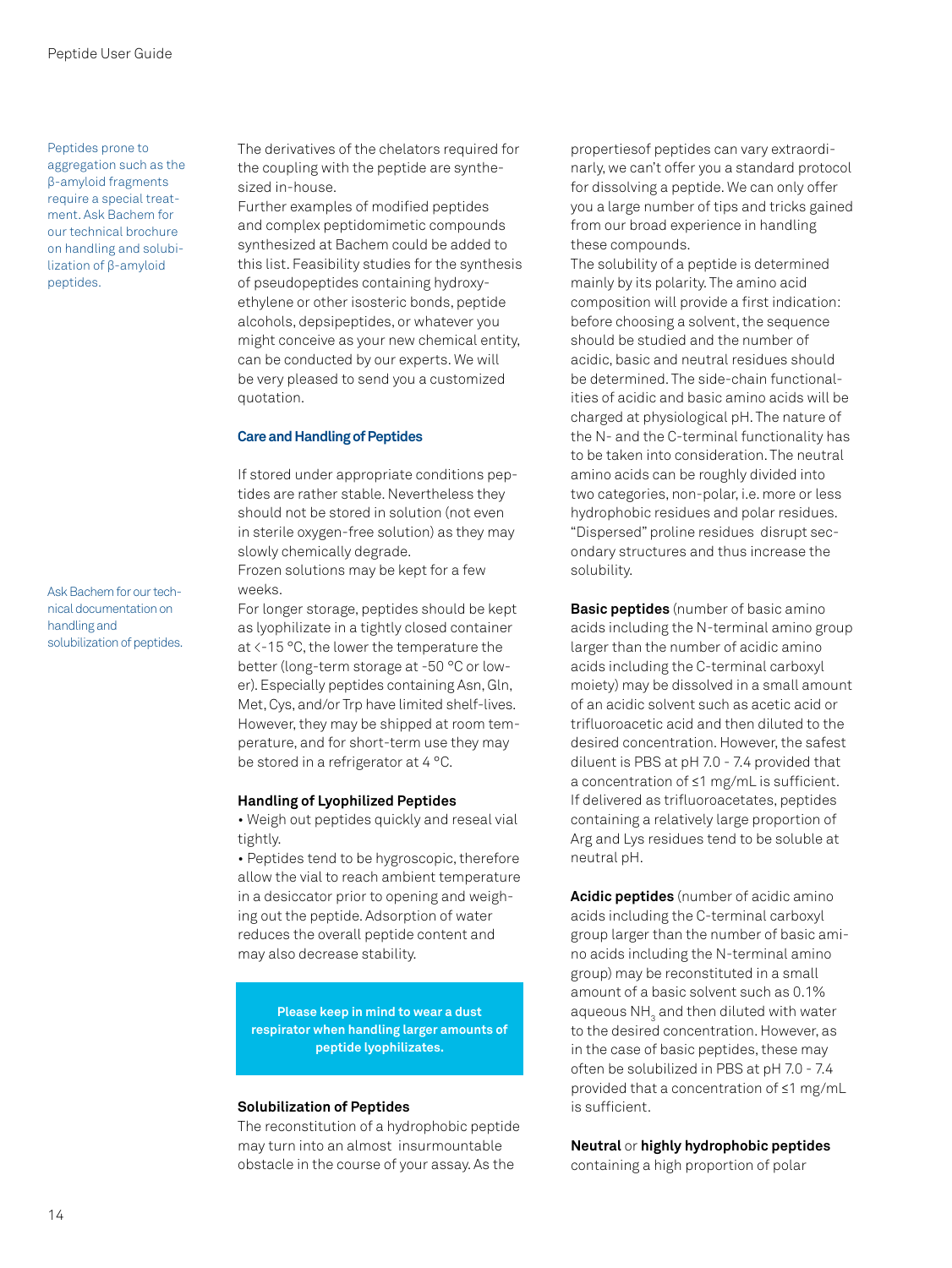

**Please note that peptides containing free cysteines should be dissolved in carefully degassed acidic buffers, as the thiol moieties will be rapidly oxidized at pH > 7 to disulfides.**

uncharged amino acids and/or hydrophobic amino acids should be dissolved in a small amount of an organic solvent such as DMSO, DMF, acetic acid, acetonitrile, methanol, propanol, or isopropanol and then diluted with water (or buffer) to the desired concentration. Please keep in mind that high concentrations of these solvents are incompatible with biological systems such as cells.

Denaturating agents, such as urea or guanidinium hydrochloride may be used to solubilize peptides which tend to aggregate. As these additives interfere with most biological systems, their application is rather limited.

The reconstitution of a peptide may take time, occasionally up to several hours. Sonication for several minutes in a water bath may be helpful to accelerate the dissolution of larger particles. However, excessive warming of the sample should be avoided. Please note that peptides containing Trp, Met or Cys residues require special care to avoid oxidation. Oxygen-free water/buffers or reducing agents such as 1,4-dithio-DLthreitol (DTT) have to be used.

#### **Storage of Peptides in Solution**

• Dissolve peptides in an appropriate buffer (cf. Solubilization of peptides, p.14). • For storage, peptide solutions should be aliquoted and kept frozen below -15 °C. Long-term storage of peptide solutions can't be recommended, especially when the peptide contains Asn, Gln, Cys, Met, or Trp.

You can download our Technical Notes and brochures from our homepage **http://www.bachem.com/**

#### **Delivery Time**

The production of a custom peptide consists of four steps: synthesis, purification, lyophilization and analysis. Synthesis and purification are the most time-consuming steps.

#### **Synthesis**

Potential problems:

- Low yield
- Incomplete deprotection and coupling

• The peptide can't be obtained in acceptable purity by standard Fmoc/tBu-SPPS. Changing the type of carrier resin, or a different synthetic strategy may lead to the desired product

• Complete failure of synthesis

#### **HPLC Purification**

A low yield or complete loss of the peptide on the HPLC column may occur during the purification of hydrophobic peptides. Considerable difficulties have to be expected during the production of very hydrophobic long peptides and very short hydrophilic peptides. The production of acidic peptides containing free cysteines is one of the more precarious tasks, as during purification and handling in neutral or basic solution extreme caution is required to prevent the oligomerization of the peptide by disulfide bond formation.

Even if the production of a peptide seems rather straightforward, unexpected problems may occur. Hence we prefer to give you an approximate delivery time instead of a fixed term. Depending on the requested purity and amount of peptide, the delivery time varies from 10 days to several weeks.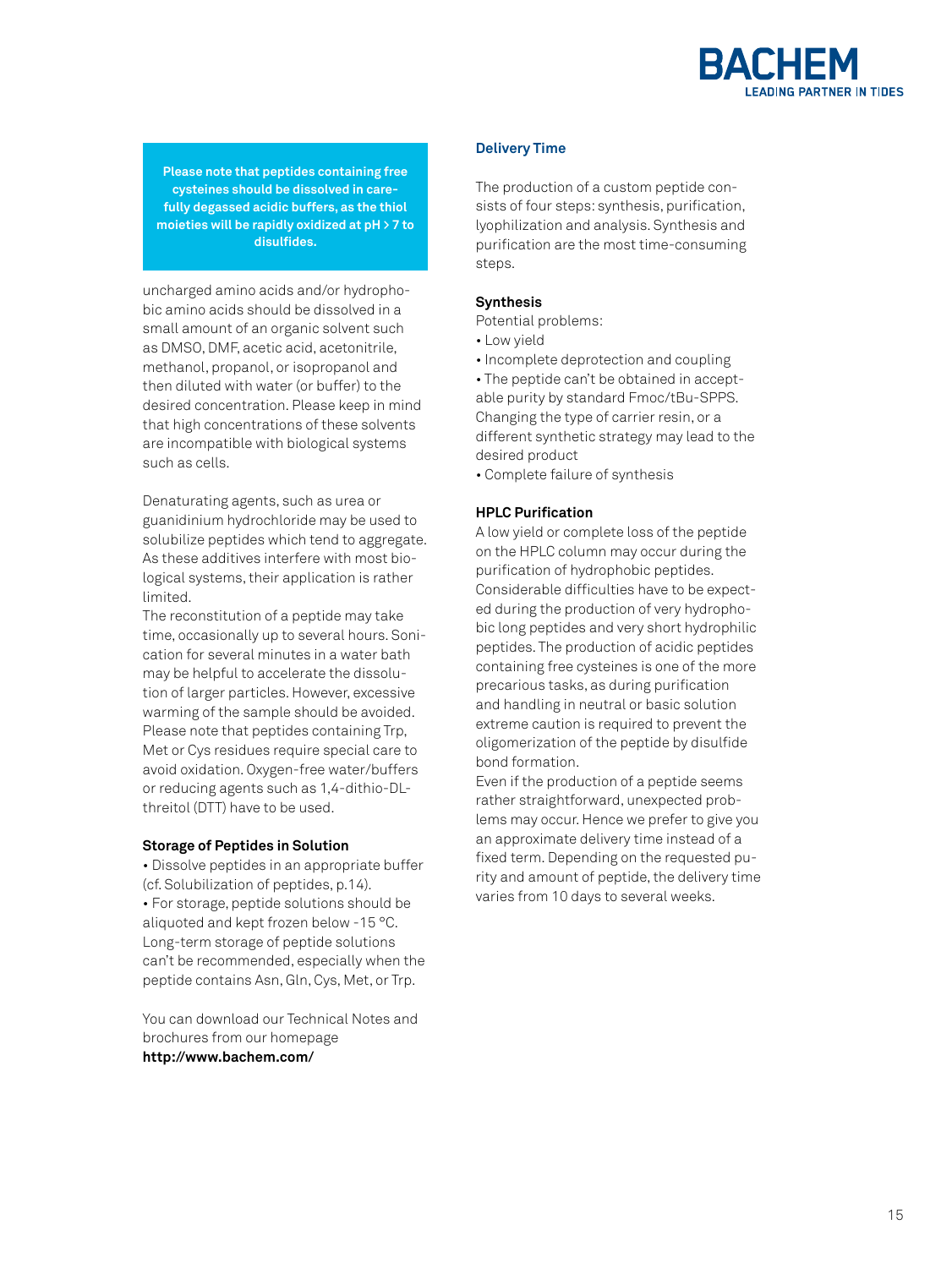## Peptide User Guide **MOST FREQUENTLY ASKED QUESTIONS**

Answers to frequently asked questions covering all topics concerning custom peptide synthesis can be found on the following pages.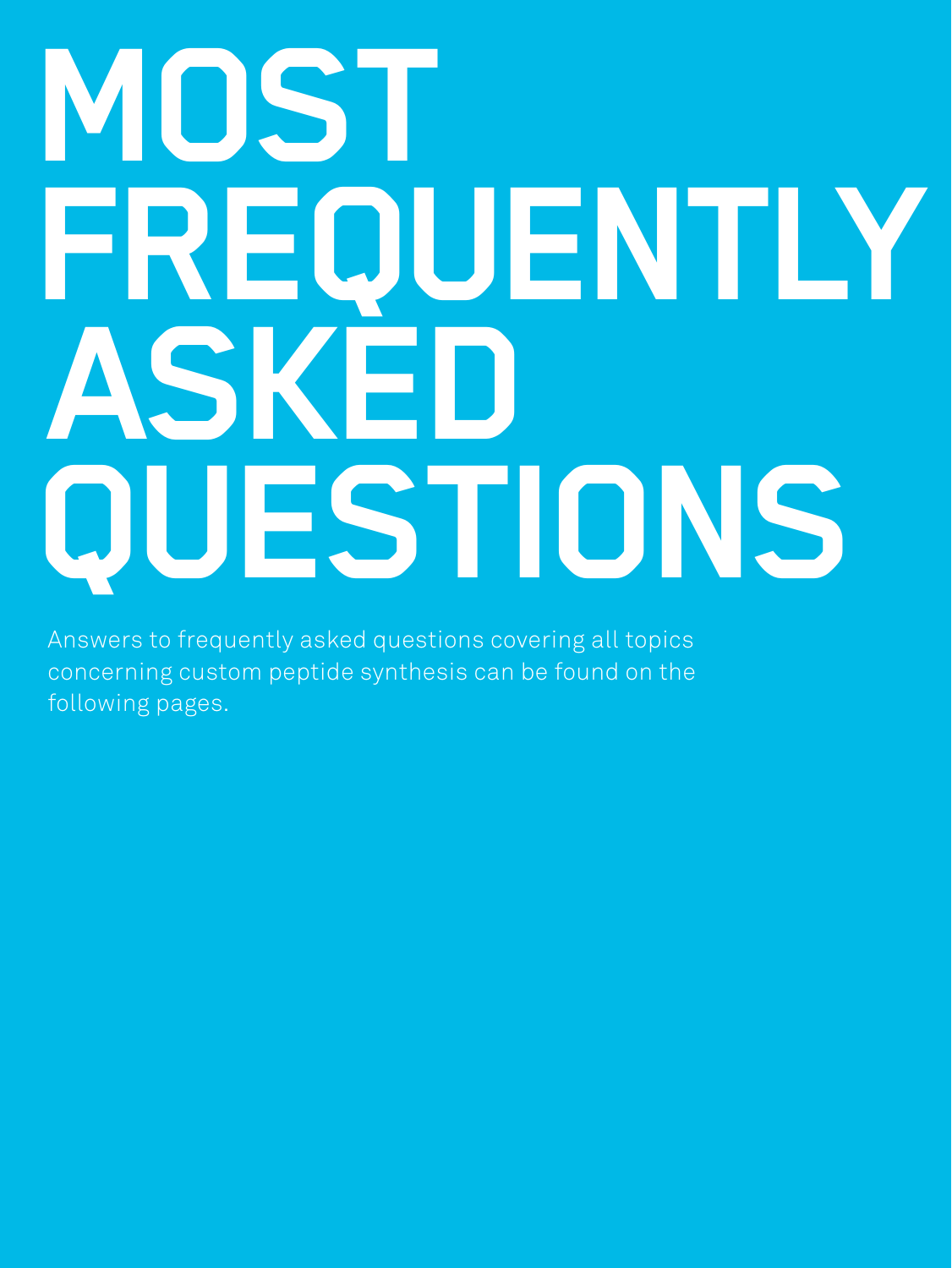

#### **Questions Related to the Calculation of Prices**

Bachem adheres to a competitive price policy based on chart prices for each range of purity. For a given purity grade the price will depend on the sequence and the requested quantity.

#### **What is the relationship between the production costs, the quantity, and purity requested?**

The production costs of custom peptides depend markedly on the requested quantity and purity as described below :



Increase of purity considerably Increase of quantity per order increases the production costs.

results in lower cost per unit.

#### **Questions Related to Quotation Inquiries and Orders**

#### **How should the peptide sequence be presented?**

Starting from the N-terminal amino acid, please use the three letter code as standard. An unmodified N-terminus is depicted as H- (not NH $_{\textrm{\tiny{2}}}$ ), a free C-terminus as -OH (not COOH). Modifications required on the lateral chain of amino acids are written in brackets following the abbreviation of the amino acid to be modified. If not explicitly denoted otherwise, all amino acids are introduced as L-enantiomers. If you require a more complex peptide, or if you have problems in producing an unambiguous presentation of your required structure, we are pleased to help you.

#### Examples:

N-terminal acetylation: Ac-Xaa-Yaa-... A peptide amide: ...-Xaa-Yaa-NH<sub>2</sub> A peptide carrying a biotinyl residue attached to the Lys side chain: ... Xaa-Lys(biotinyl)-Yaa ...

A head-to-tail cyclized peptide: (Xaa-...-Yaa)

- A peptide containing a D-amino acid: ...-Xaa-D-Yaa-...
- A peptide containing an N-methylated amino acid:

...-Xaa-N-Me-Yaa-... or ...-Xaa-MeYaa-... If an unambiguous abbreviation for a moiety is lacking, please provide the full name, e.g. chloroacetyl.

#### **What do H- on N-terminus and -OH on Cterminus signify?**

H- : signifies a free N-terminus i.e.  $\mathrm{NH}_2^{}$  or NH (Pro).

-OH : denotes a free C-terminus, a carboxylic acid (please do not omit the hyphens). The three letter code of an amino acid stands for NH-CHR-CO, i.e. H-Xaa-OH stands for H-NH-CHR-CO-OH.



If the N-terminus has to be acetylated, the H should be replaced by Ac. When the C-terminus is amidated the OH has to be replaced by  $\mathsf{NH}_2$ . Replacement by H signifies a C-terminal aldehyde.

#### **What kind of information should be given?**

Additional information concerning the purity and quantity you require is most important.

Further material such as literature references would be highly welcome, especially if you are requesting the synthesis of an unusual peptide.

#### **Should we specify the requested salt form?**

If not specified otherwise, custom peptides are delivered as TFA salts. Usually, an additional step is required to generate another salt form, which will add to the price. Hence, we will quote for the TFA salt, if you don't explicitly request a different counter-ion such as the acetate or the hydrochloride. Due to deviating purification protocols, certain peptides (e.g. acidic peptides) will be delivered as ammonium salts.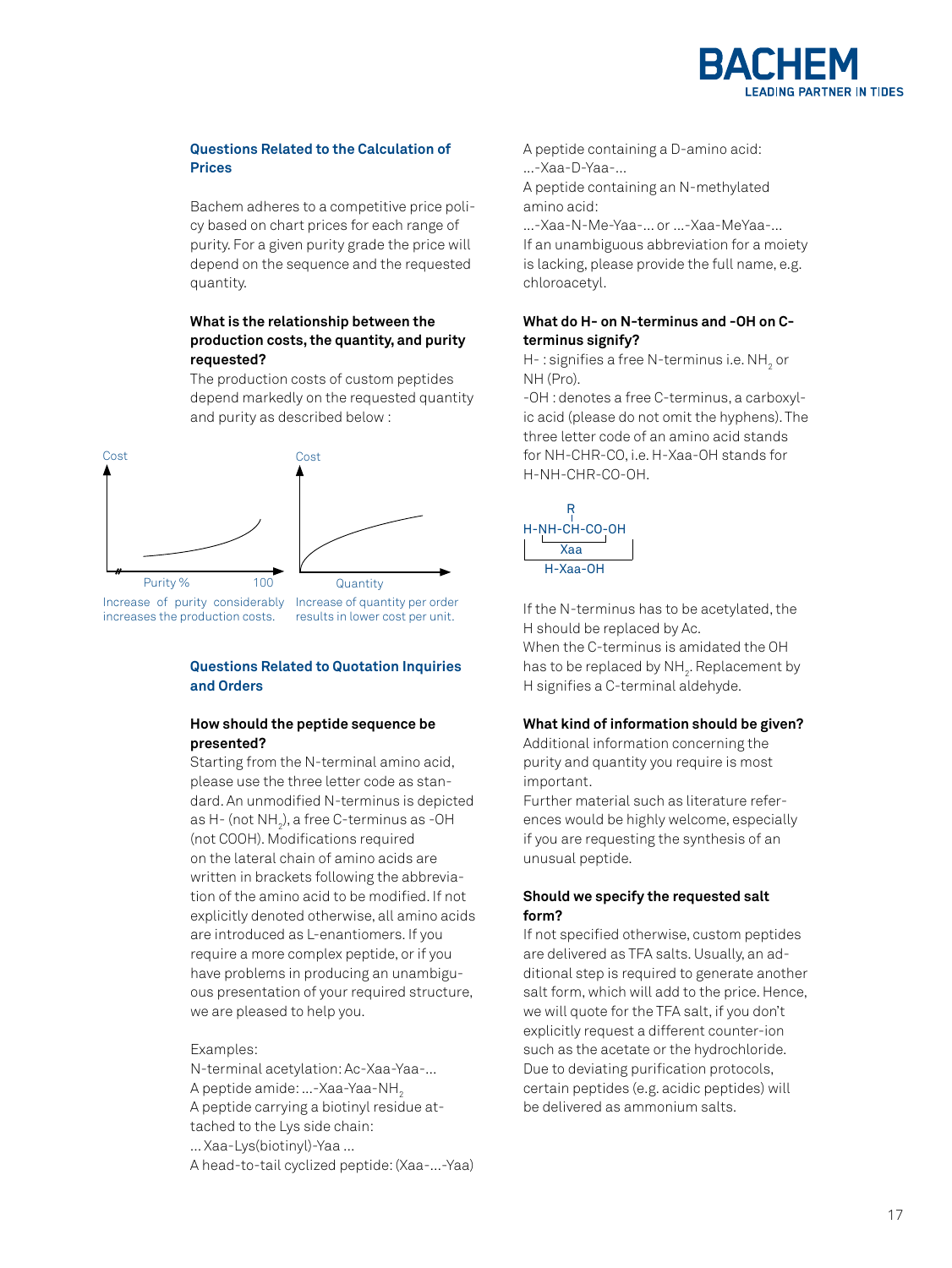#### **Do I have to order a minimal amount? What is the maximum quantity feasible at Bachem?**

The minimal quantity to be ordered depends on the requested purity, and is 5 mg for "Immunograde" peptides and 2 mg for the other grades of purity. There is no upper limit for the amount of research and GMP peptides. Our facilities enable us to produce peptides even up to ton-scale.

#### **Questions Related to the Synthesis**

#### **How do you synthesize peptides?**

Peptides are synthesized by chemical methods, either by solid-phase synthesis or by "classical" solution phase methods. The peptide is elongated starting from the Cterminus to the N-terminus of the sequence.

#### **What does SPPS mean?**

Solid-Phase Peptide Synthesis (SPPS) can be defined as the process in which a peptide is constructed by successive addition of the protected amino acids constituting its sequence, anchored via its C-terminus to an insoluble polymer.

For more information, please ask for your brochure *The Bachem Practice of SPPS*.

#### **What do Boc- and Fmoc-strategy mean?**

Two SPPS strategies have been developed, the Boc/Bzl and the Fmoc/tBu protection scheme. They differ in the types of protecting groups used for the free α-amino group and the side-chain functionalities. Boc signifies t-butyloxycarbonyl, Bzl benzyl, tBu tert-butyl, and Fmoc stands for 9-fluorenylmethyloxycarbonyl. The Fmoc/tBu strategy is now considered standard procedure.

#### **What is the maximum peptide length feasible by chemical synthesis?**

Due to the continuing improvement of the methodology the maximum peptide length accessible by SPPS was steadily increased. It depends on the peptide sequence. Peptide comprising approximately 50 amino acids can be considered as the upper limit in routine SPPS. By adapting the synthetic protocols Bachem could obtain numerous peptides consisting of about 100 residues. Such molecules can be regarded as small proteins.

#### **How many free cysteines in a peptide are acceptable?**

4 to 5 free thiol moieties, depending on the amino acid composition of the peptide, is our upper limit. A replacement of Cys residues by less sensitive isosteric serines should always be considered, as these stable analogs will be obtained in higher purity. Peptides containing a single free thiol group may be oxidized yielding dimers. Cyclic peptides or oligomers may be obtained from peptides containing several Cys residues. Hence, we have to lower the purity on offer.

#### **How many disulfide bridges can be obtained?**

The maximal number of disulfide bridges depends on the method of disulfide bond formation. The consecutive formation of two to three disulfide bridges has to be considered as routine, a larger number requires sophisticated Cys protection schemes. The number of S-S bonds which can be generated simultaneously is not limited, either the peptide will fold into the required conformation in solution or the method does not work. Thus, peptides containing up to 5 disulfide bonds have been produced at Bachem.

#### **How many phosphorylated residues can be incorporated in a peptide?**

Two to three phosphorylated residues per peptide are a reasonable limit.

#### **What would be referred to as a standard modification?**

Standard modifications affect the final price of the peptide only slightly, as they can be easily integrated into a routine synthetic protocol. This includes acetylation, amidation, biotinylation, monophosphorylation, FITC labeling and similar modifications.

#### **What is the effect of N-terminal acetylation and C-terminal amidation?**

Acetylation and amidation reduce the overall charge of a peptide, thus the solubility may decrease. These modifications could increase

the metabolic stability of the peptide as they prevent enzymatic degradation by exopeptidases. If the peptide comprises a partial sequence of a protein corresponding to an active site, the terminal acetylation/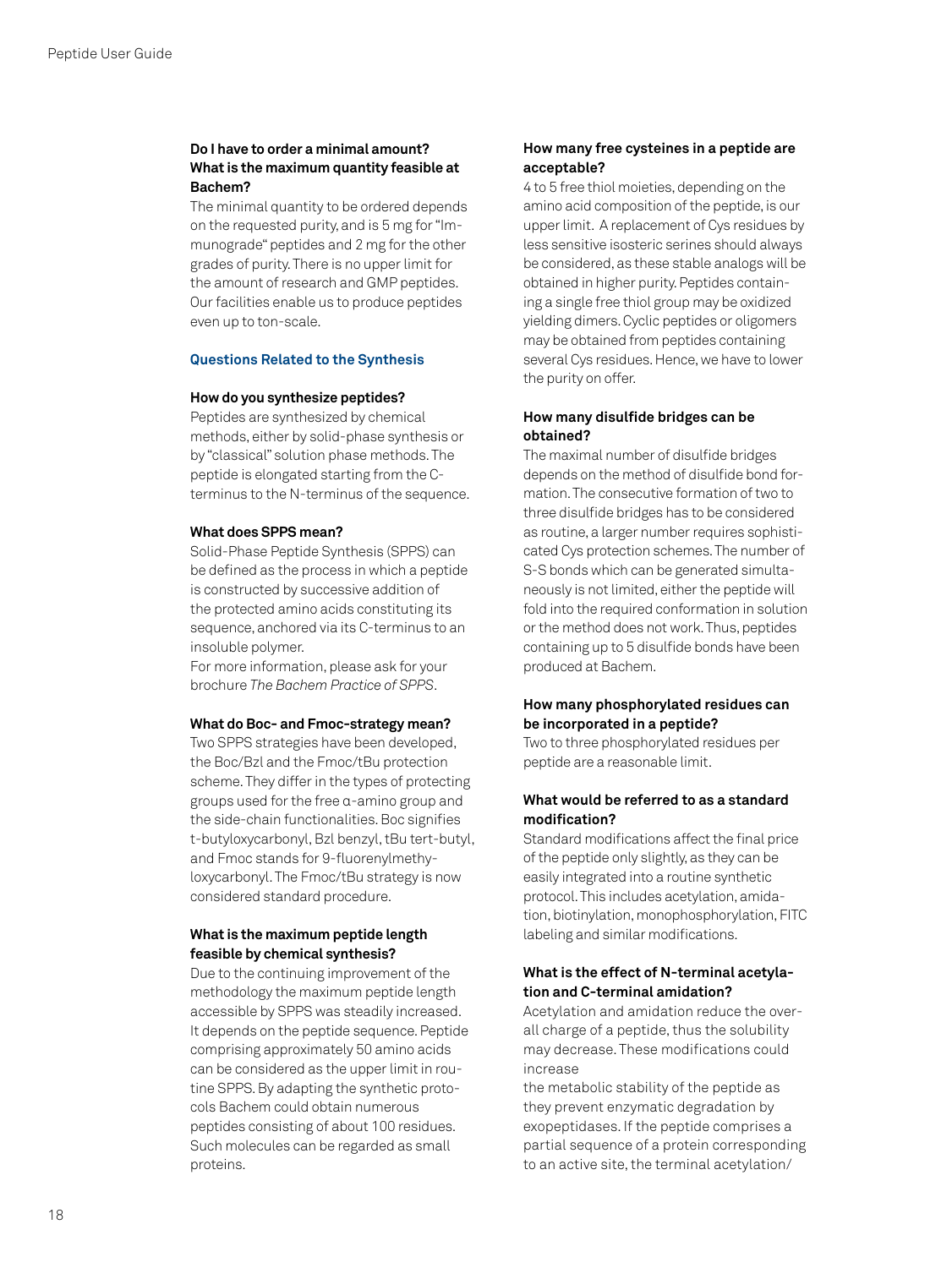

amidation will generate a closer mimic of the native protein. Hence, this simple modification may increase the biological activity of a peptide considerably, not merely by prolonging its half-life.

#### **What do you recommend for avoiding pyroglutamate formation in case of an N-terminal Gln?**

Pyroglutamate formation can be prevented by N-terminal acetylation, incorporation of the preceding amino acid, or omission of the Gln (especially when synthesizing partial sequences). Even the acceptance of a certain extent of Pyr formation could be an option.

#### **Is a spacer required for introducing a fluorescent label?**

Most fluorescent dyes are large aromatic molecules. The incorporation of such bulky moieties may influence the biological activity of a peptide, an effect which can be alleviated by interposing a flexible spacer. On the other hand, the introduction of a spacer cannot be recommended when performing structural studies or when devising FRET substrates. In the latter case, the response could be modified. We strongly advise to search the literature for precedents when considering the incorporation of a linker.

#### **Do we have to expect batch-to-batch variability?**

Lot-to-lot variability will increase when producing low purity batches. However, even when obtaining very pure peptides  $(≥ 95%$ or ≥ 97%), the net peptide content can vary from batch to batch.

#### **Questions Related to Purity and Analytical Methods**

#### **What is an ADS?**

ADS stands for Analytical Data Sheet. It contains the following data:

- Lot number
- Type of product:
- catalog or custom-synthesized
- Product number
- Product description:
- name and sequence
- Molecular formula
- Relative molecular mass
- Tests performed, depending on the type of
- product and the purity requested, e.g.
	- Appearance
	- Molecular mass, obtained by mass spectrometry
	- Amino acid analysis
	- Purity (determined by HPLC)
	- N-content (determined by
	- elemental analysis)
	- Solubility

#### **Where are the ADS available?**

The ADS can be downloaded from our website, www.bachem.com . Please click on the link *Analytical Data Sheet (ADS)* on the welcome page of our web site. You have to enter the product number and the lot number, then click on *continue* to get your ADS as PDF file.

#### **Which analytical data do you provide?**

The kind of analytical data accompanying your product depends on the chosen purity range:

| <b>Grade of</b><br><b>Purity</b> | <b>Data Obtained by</b>                                             |
|----------------------------------|---------------------------------------------------------------------|
| Immuno-<br>grade                 | HPI C and MS                                                        |
| > 80%                            | HPLC, MS, Net Peptide Con-<br>tent determination.<br>AAA on request |
| $90 - 95 \%$                     | HPLC, MS, Net Peptide Con-<br>tent determination.<br>AAA on request |
| >95%                             | HPLC, MS, Net Peptide Con-<br>tent determination,<br>AAA on request |

#### **How do you purify the peptide?**

Purification of synthetic peptides is carried out by RP-HPLC and, in some cases, by ion exchange chromatography.

#### **What does HPLC purity mean?**

The purity determined by HPLC (%) corresponds to the percentage of requested peptide in relation to the total amount of material absorbing at 210 - 220 nm i.e. the desired product, peptidic by-products and other impurities.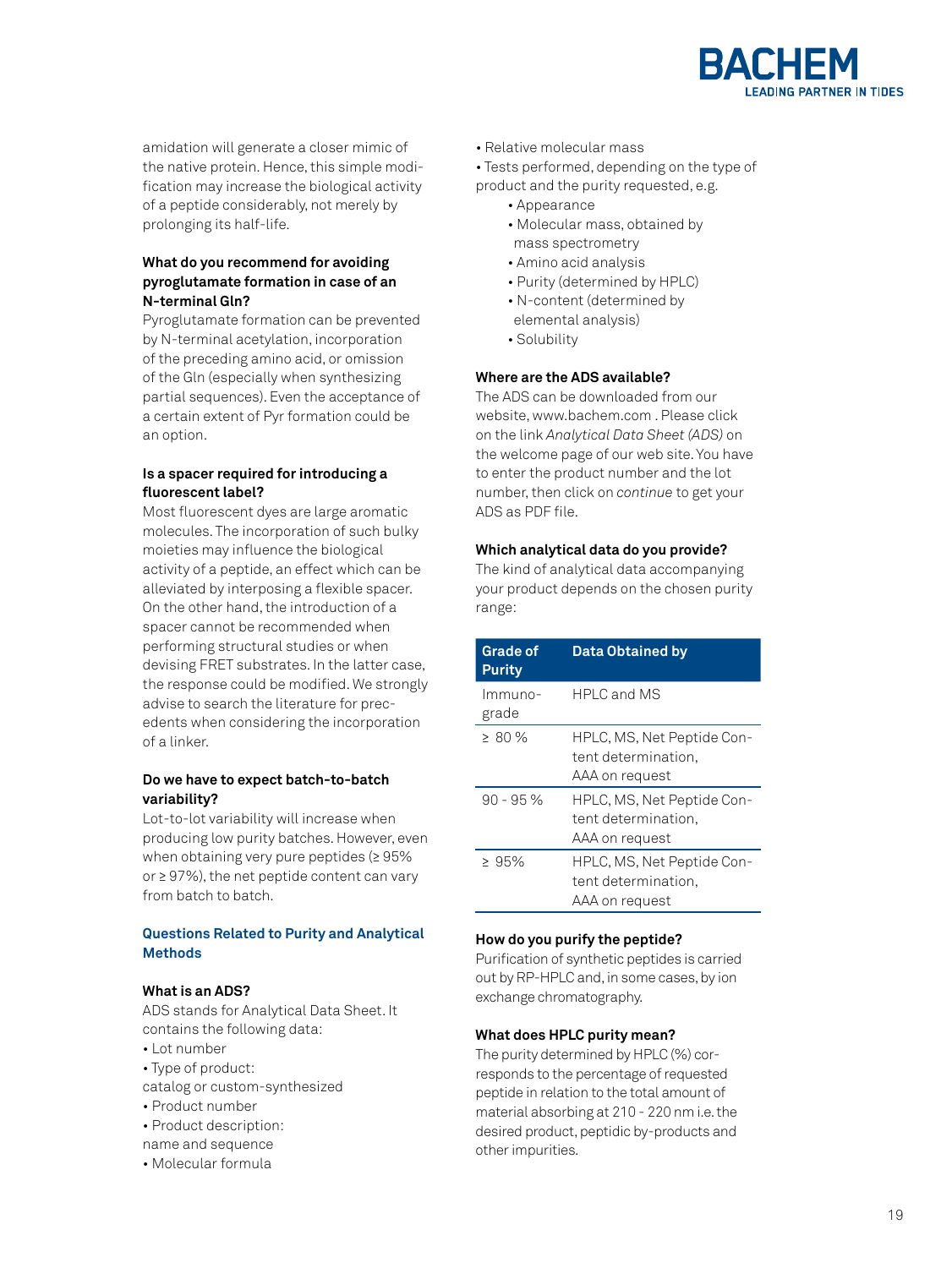#### **What does net peptide content mean?**

The net peptide content (NPC) is the fraction of peptidic material (i.e. the requested peptide and the peptidic impurities) relative to counter-ions and residual water. The latter do not contain nitrogen, allowing the determination of the net peptide content by elemental analysis. Additionally, it can be determined by AAA.

#### **What does gross weight mean?**

The gross weight of a peptide sample comprises the weight of the peptide, the salt (counter-ions) and the residual water. Gross weight = Net weight/NPC

An example:

1 g (net) of peptide (NPC = 80%) is equivalent to 1.25 g (gross weight)  $1g$  (net)/0.8 = 1.25 g (gross weight)

#### **What does immunograde mean?**

Immunograde peptides are peptides purified up to  $\geq 65\%$ . Their main use is in the production of polyclonal antibodies. At Bachem, the raw peptide obtained after cleavage from the resin is NEVER sold as "Immunograde" peptide even if it is sufficiently pure. It is ALWAYS subjected to preparative HPLC to remove the contaminants remaining from the cleavage and subsequent work-up.

#### **What are the remaining impurities?**

Not all impurities can be removed by a single HPLC run. Usually a few peptidic contaminants remain, mostly deletion sequences (peptides lacking one or more amino acids of the target sequence). Such by-products differ only slightly in polarity, hence their removal may fail. Truncation sequences (which may be generated deliberately by capping steps to avoid the formation of deletion peptides), incompletely deprotected peptides and by-products generated during the synthesis or during the final cleavage may also be found among the impurities.

#### **What kind of MS analyses are provided by Bachem?**

MALDI-TOF MS and/or ESI-MS, with 5 ppm mass accuracy.

#### **How to perform an amino acid analysis (AAA)?**

Amino acid analysis is performed by liquidphase hydrolysis of the peptide with constant-boiling hydrochloric acid (6N HCl) followed by pre-column derivatization of the free amino acids with AccQ Fluor™ (Waters). The derivatized amino acids are separated by RP-HPLC using a  $C_{18}$  4 µm column. Integration of the individual peaks allows the determination of the amino acid composition of the peptide hydrolysate. However, the indole moiety of Trp is destroyed during hydrolysis; the side-chain amide groups of Asn and Gln and the lactam cycle of Pyr will be hydrolyzed yielding Asp and Glu, respectively. Hence, the AAA lists these amino acids as Asx and Glx.

#### **Questions Related to Handling and Storage**

#### **How to dissolve a peptide?**

Please refer to the section "Solubilization of Peptides" on p. 14 and see our Technical Note *Solubilization of Peptides*, which can be downloaded from our website www.bachem.com.

#### **Can I predict if a peptide is soluble in aqueous buffer?**

Unfortunately, the solubility of a peptide in water cannot be predicted just by studying the structure. However, a few clues can be deduced from the sequence: a relatively short peptide containing Lys and Arg residues will be soluble in aqueous buffers, especially as all basic functionalities will be protonated in peptides sold as trifluoroacetate salts. The guanidine function of Arg is a strong base, whereas the ε-amino group of Lys is a moderately strong base. By contrast, "acidic" peptides containing a large proportion of Asp and Glu tend to be insoluble in water, but they are readily dissolved by diluted ammonia and by basic buffers. The side-chain carboxy functions are rather weak acids, they are considerably less acidic than the C-terminal carboxyl group.

#### **How should peptides be stored ?**

For long-term storage the lyophilizate of the peptide should be kept in the deep freeze at < -15 °C. For short-time storage a refrigerator (+4 °C) will suffice.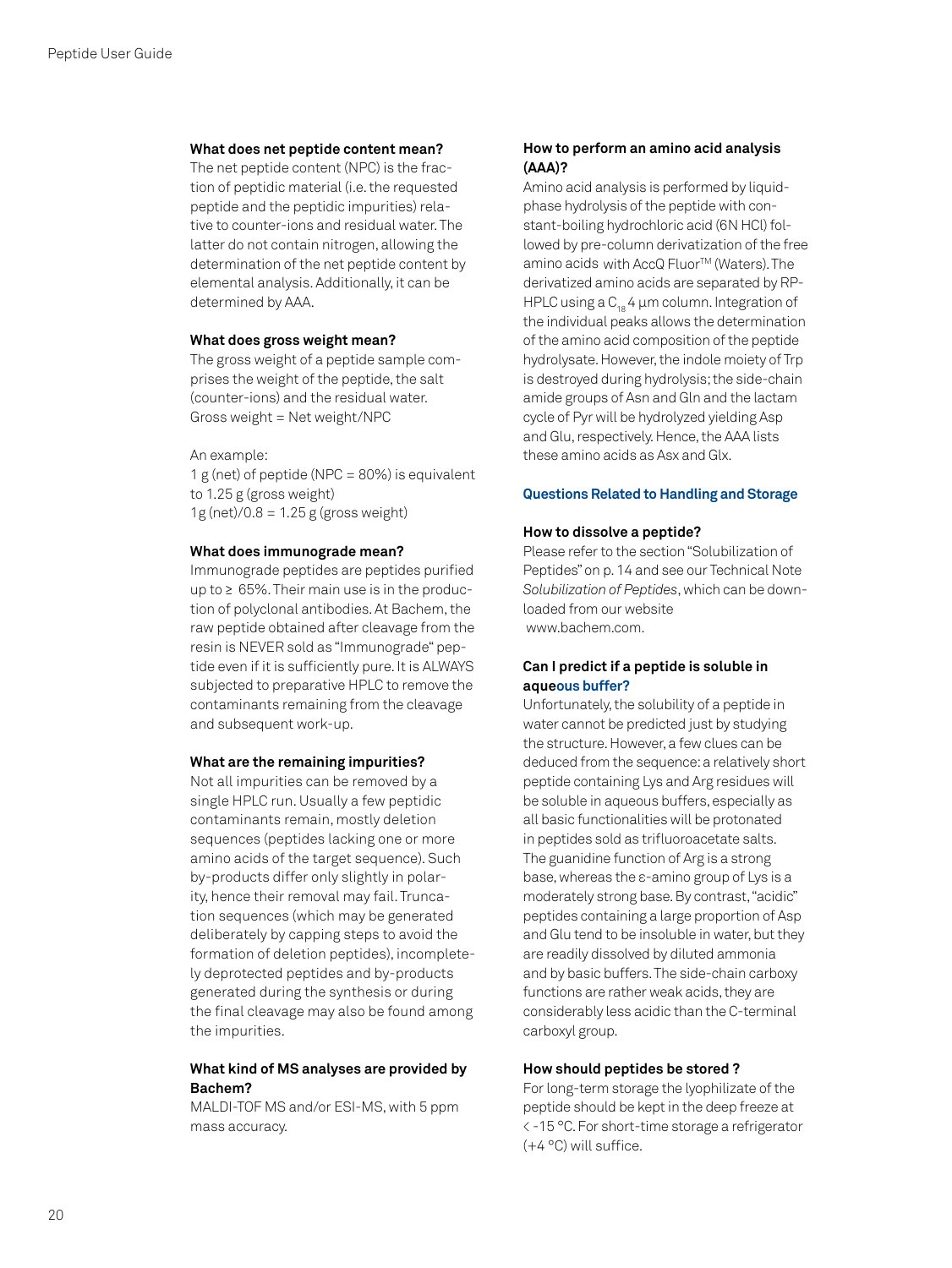

#### **How does Bachem ship peptides? Is dry ice required for the shipment?**

Dry ice is not required for the shipment of peptides (Express delivery) due to the high stability of the lyophilizates in sealed vials. Dry ice shipment will increase the price of your product considerably.

#### **Are custom peptides supplied as gross weight or as net peptide weight?**

Custom peptides are supplied as gross weight, unless requested otherwise.

#### **Are peptides containing free Cys supplied as monomers?**

The purity stated for peptides containing free Cys residues signifies the monomer content at the time the analytical HPLC was recorded. As air oxidation cannot be completely excluded in the meantime, we suggest reducing the peptide before use by treatment with dithiothreitol (DTT). For a short description of the cystine reduction using DTT please see our Technical Note *Reversal of Inadvertent Oxidation of Cys-containing Peptides* which can be downloaded from our homepage.

#### **Could you provide special packing?**

Special packaging and vialing are available upon request and will be charged additionally.

#### **How long will delivery take?**

Even if the production of a peptide seems rather straightforward, unexpected problems may occur. Hence we prefer to give you an approximate delivery time window instead of a fixed term. Depending on the requested purity, chemical complexity, and quantity of your peptide, typical delivery times range from 3-4 weeks to 2-3 months. In urgent matters please ask for our Express delivery service. Note: The requested peptide could already be offered as catalog product in our online shop comprising more than 6.500 items. If this is the case, it can be delivered within 1-2 working days.

#### **Conclusion**

Why choose Bachem for your custom synthesis?

Our technological leadership position is based on more than forty years experience in peptide manufacturing. From the outset, various new pathways of synthesis are evaluated and compared in terms of their efficiency. As part of our service, we provide technical consultancy on the synthetic feasibility, stability, and solubility of your compounds. We offer suggestions to improve proposed molecular structures that will simplify manufacture or increase stability. Bachem has the largest production capacity with four production sites in Switzerland, UK, and the USA. Automatic and semiautomatic synthesizers in all sizes and adequate equipment for purification and lyophilization are available for synthesizing your peptide in mg- to ton-scale. Reactors of all sizes are available for the synthesis of complex organic compounds. We can produce a simple research peptide in mgscale as well as the most complex peptidomimetic in kg- to ton-scale. Additionally, we can produce your active compound under cGMP-conditions including the preparation of the required documentation.

We offer high flexibility, reliable quality, competitive prices, and short delivery times. Bachem is your preferred service provider for your custom synthesis and catalog peptides.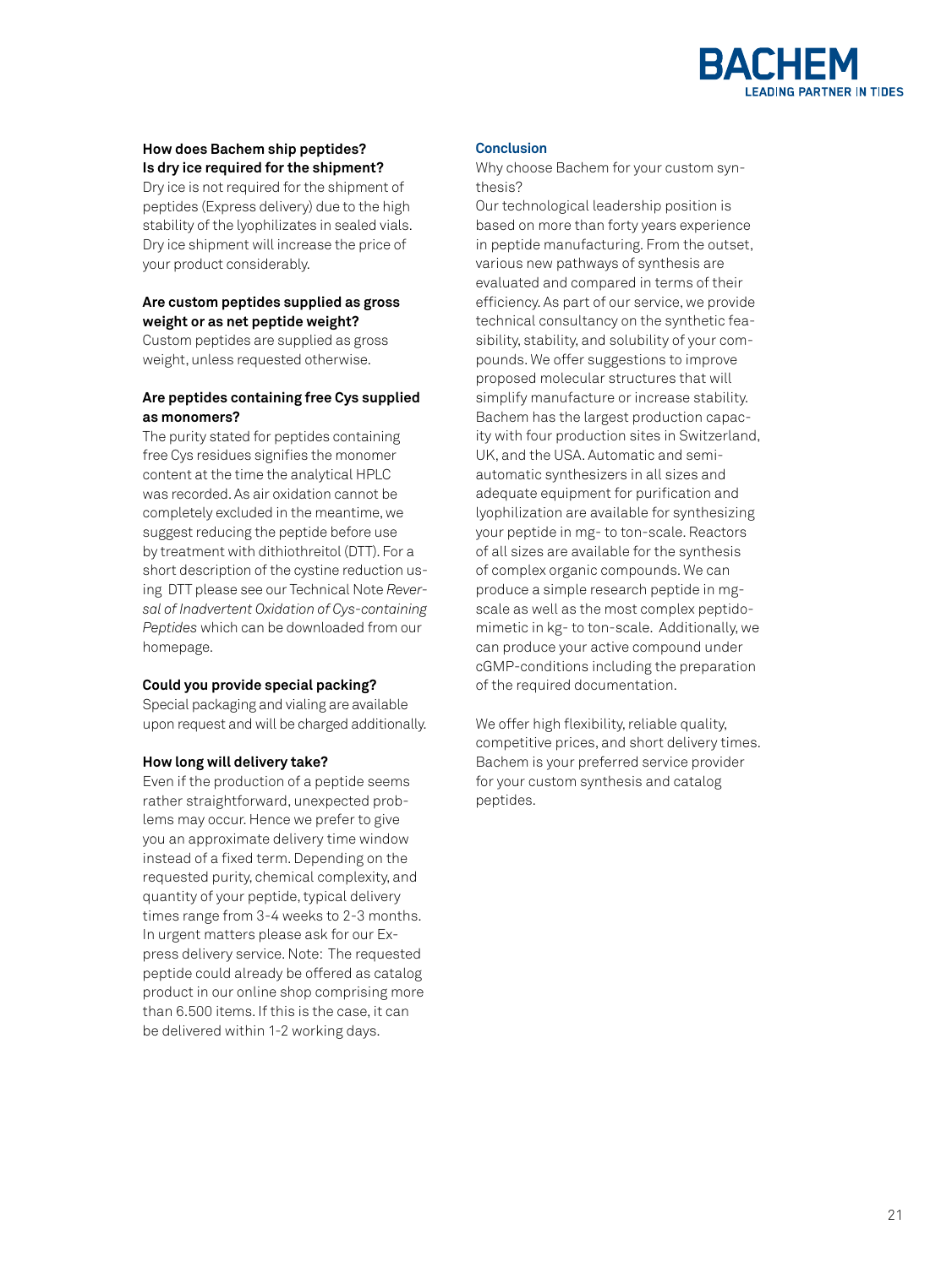#### **Abbreviations**

| <b>AAA</b>   | Amino Acid Analysis                                           |
|--------------|---------------------------------------------------------------|
| Aad          | α-Aminoadipyl                                                 |
| Abu          | a-Aminobutyryl                                                |
| <b>ADS</b>   | Analytical Data Sheet                                         |
| <b>AEEAc</b> | 2-[(2-Amino)ethoxy]ethoxyacetic<br>acid                       |
| <b>AMC</b>   | 7-Amido-4-methylcoumarin                                      |
| Asu          | a-Aminosuberyl                                                |
| Asx          | Asn or Asp (AAA)                                              |
| <b>Boc</b>   | t-Butyloxycarbonyl                                            |
| <b>BSA</b>   | Bovine Serum Albumin                                          |
| <b>Bzl</b>   | Benzyl                                                        |
| cGMP         | <b>Current Good Manufacturing</b><br>Practice                 |
| Dab          | a,y-Diaminobutyryl                                            |
| Dap          | α, β-Diaminopropionyl                                         |
| <b>DMF</b>   | Dimethylformamide                                             |
| <b>DMSO</b>  | Dimethylsulfoxide                                             |
| <b>DOTA</b>  | 1,4,7,10-Tetraazacyclododec-<br>ane-1,4,7,10-tetraacetic acid |
| <b>DPTA</b>  | Diethylenetriaminepentaacetic<br>acid                         |
| DTT          | 1,4-Dithio-DL-threitol                                        |
| <b>FITC</b>  | Fluorescein isothiocyanate                                    |
| <b>Fmoc</b>  | 9-Fluorenylmethyloxycarbonyl                                  |
| <b>FRET</b>  | Fluorescence Resonance Energy<br>Transfer                     |

| Gal         | Galactosyl                                  |
|-------------|---------------------------------------------|
| Glc         | Glucosyl                                    |
| Glx         | Gln or Glu or Pyr (AAA)                     |
| GMP         | Good Manufacturing Practice                 |
| <b>HPLC</b> | High Performance Liquid Chro-<br>matography |
| KLH         | Keyhole Limpet Hemocyanin                   |
| <b>MS</b>   | <b>Mass Spectrometry</b>                    |
| <b>Nle</b>  | Norleucyl                                   |
| <b>NPC</b>  | Net Peptide Content                         |
| Orn         | Ornithyl                                    |
| <b>OVA</b>  | Ovalbumin                                   |
| Pam         | Palmitoyl                                   |
| <b>PBS</b>  | Phosphate Buffered Saline                   |
| <b>PEG</b>  | Polyethylene Glycol                         |
| pNA         | 4-Nitroanilide                              |
| Pyr         | Pyroglutamyl                                |
| RP-         | Reversed Phase High Perfor-                 |
| <b>HPLC</b> | mance Liquid Chromatography                 |
| <b>SPPS</b> | Solid-Phase Peptide Synthesis               |
| tBu         | t-Butyl                                     |
| <b>TFA</b>  | Trifluoroacetic acid                        |
| Xaa.        | Unspecified a-amino acids                   |
| Yaa         |                                             |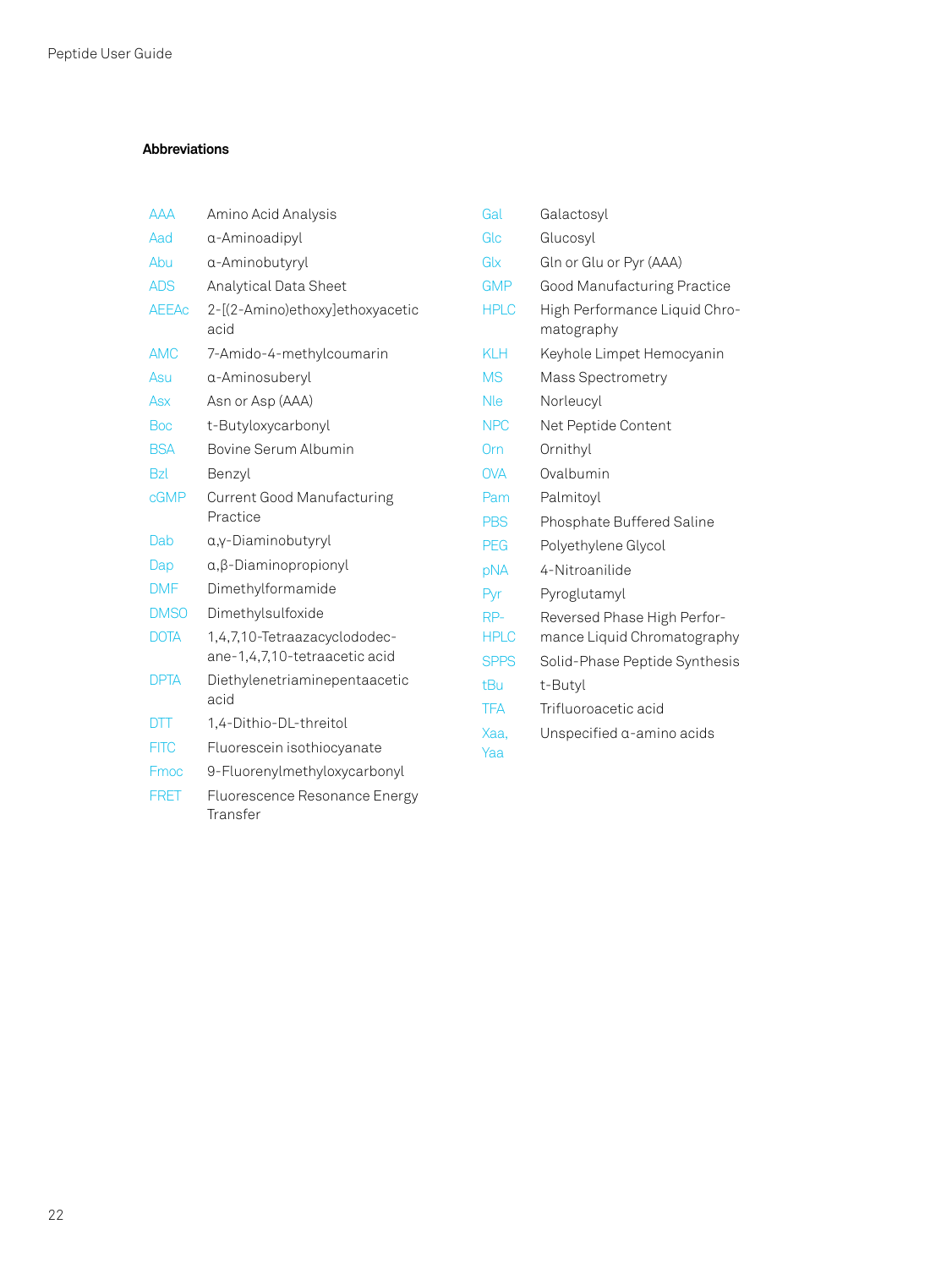